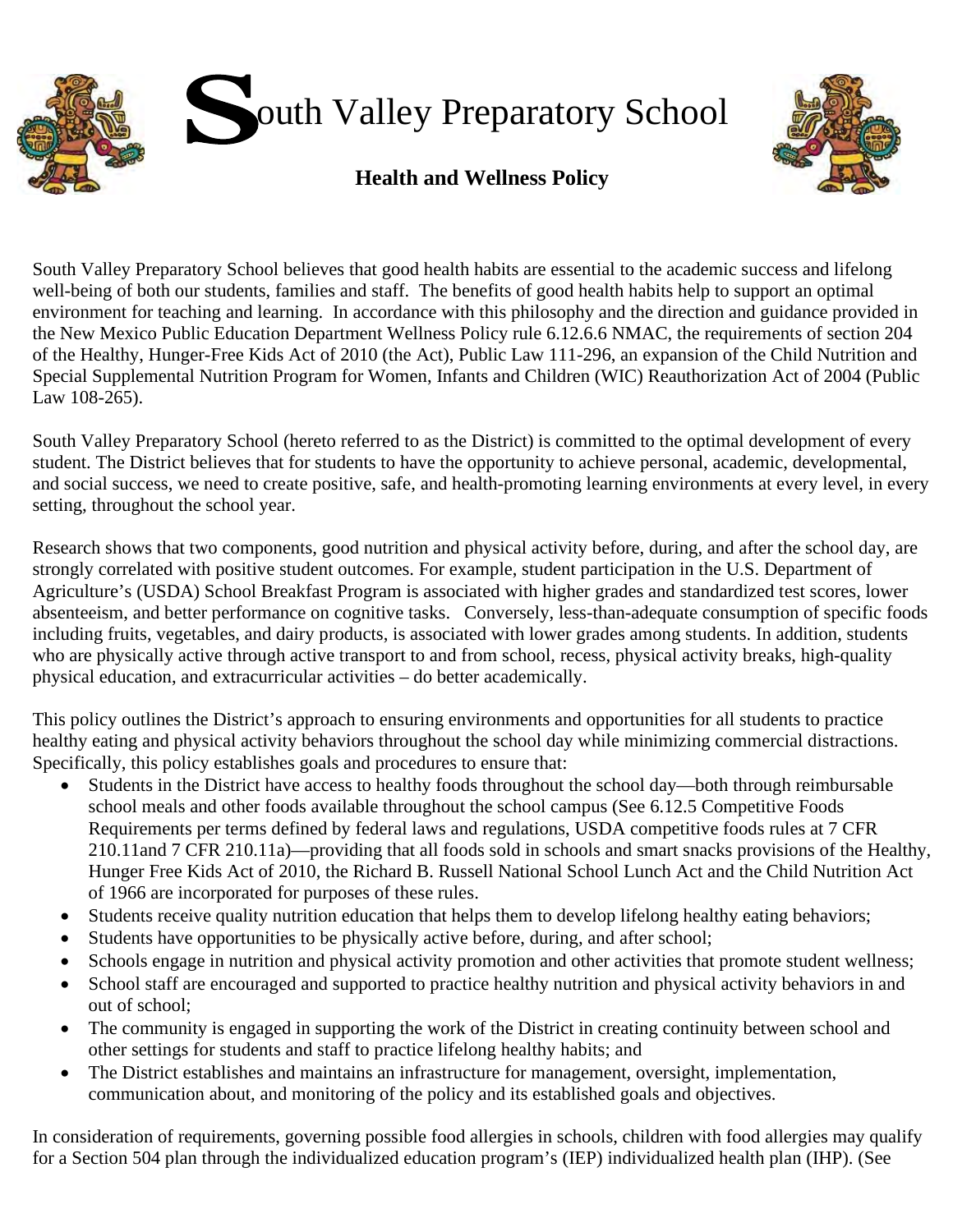Individualized Healthcare Plan memo, March 19, 2015 - PED.) Schools are to follow these guidelines to ensure protection of students against allergic reaction to foods:

- Ensure that a copy of the student's current IHP is attached to the student's current IEP;
- Follow guidance from Section 504 of the 1973 Rehabilitation Act in regards to persons with disabilities to include substantial limitations for an individual based on his or her food allergies; and
- Adhere to instructions under 7.30.12 NMAC: Emergency Medications in Schools in the potential case of anaphylaxis that may affect breathing and/or potentially affect other major life activities of students due to an allergic reaction.

This policy applies to all students, staff, and schools in the District.

## **FAMILY, SCHOOL AND COMMUNITY INVOLVMENT**

### **Goal**

The goal of family, school and community involvement within a coordinated school health approach is to create a wholistic school environment that is conducive to student health and academic achievement. This inclusive atmosphere features a shared responsibility that supports healthy children and families. Effective partnerships between families, schools and communities support the development and the maintenance of this comprehensive learning environment.

### **School Health Advisory Council**

### *Committee Role and Membership*

South Valley Preparatory School will convene a representative district health advisory council (hereto referred to as the SHAC) that meets annually to review goals and oversee school health and safety policies and programs, including development, implementation, and periodic review and update of this district-level wellness policy (heretofore referred as "wellness policy").

In accordance with Public Education Department rule 6.12.6.6 NMAC, South Valley Preparatory School shall establish a School Health Advisory Council (SHAC). The SHAC membership will include (to the extent possible), but not be limited to: parents and caregivers; students; representatives of the school nutrition program (ex., school nutrition director or school food authority); physical education teachers; health education teachers; special education teachers; classroom teachers; school health professionals (ex., health education teachers, school health services staff [i.e., nurses, physicians, dentists, health educators, and other allied health personnel who provide school health services], and mental health and social services staff [i.e., school counselors, psychologists, social workers, or psychiatrists]; school administrators (ex., superintendent, principal, assistant principal), school board members; health professionals (ex., dietitians, doctors, nurses, dentists); and the general public. To the extent possible, the SHAC will reflect the diversity of the community.

South Valley Preparatory School will maintain a plan for implementation to manage and coordinate the execution of this wellness policy by holding tri-annual meetings to focus on the school's progress towards goals and objectives for nutrition standards for all food and beverages, nutrition promotion and education, physical activity, physical education and all other activities that promote student wellness.

South Valley Preparatory School's wellness policy and the progress reports can be found at the school's website at: www.southvalleyprep.org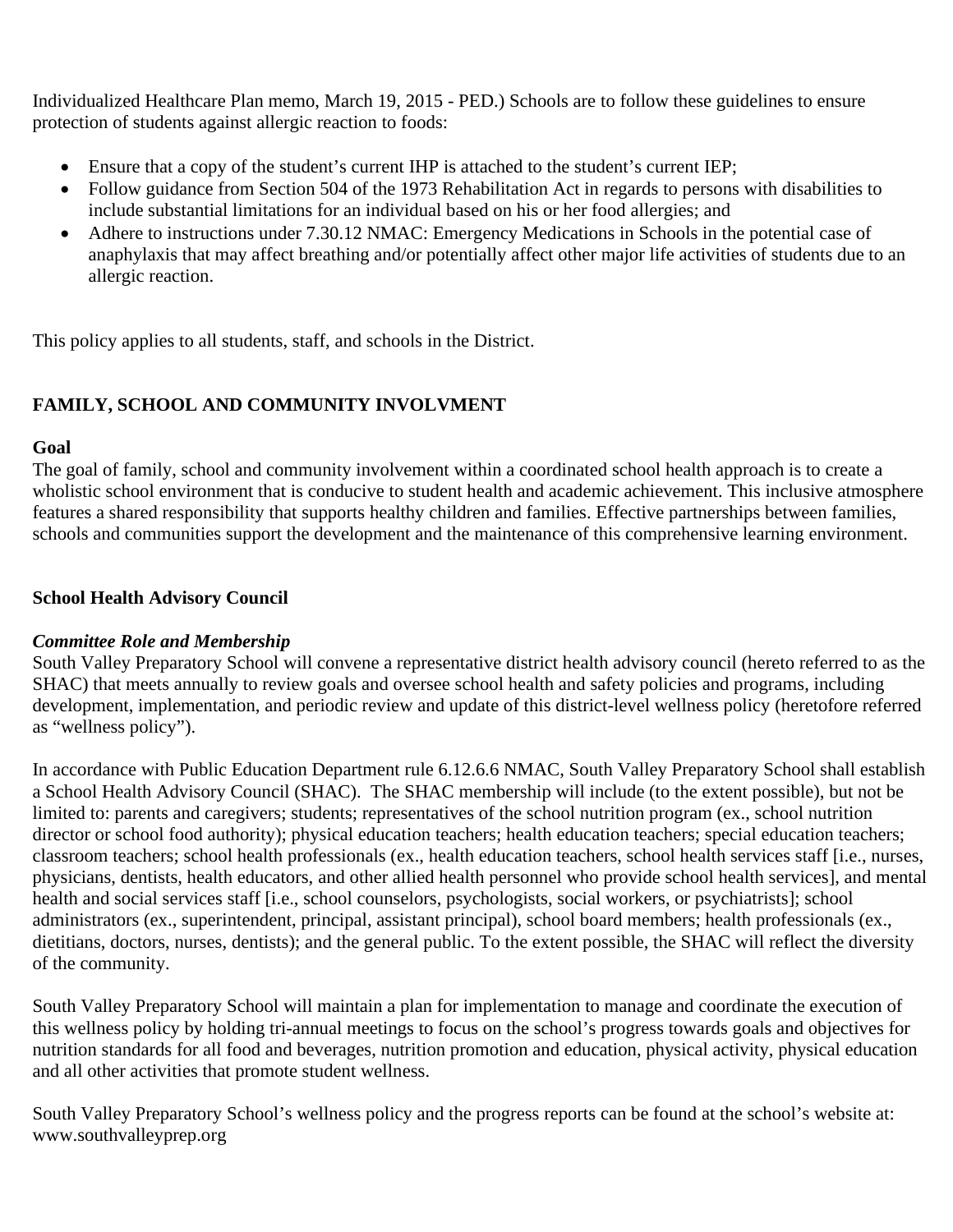## *Leadership*

South Valley Preparatory School's Executive Director or designee(s) will convene the SHAC and facilitate development of and updates to the wellness policy, and will ensure each school's compliance with the policy.

The name(s), title(s)/role(s), and contact information (email address is sufficient) of this/these individual(s) is listed in Appendix A. Each school will designate a school wellness policy lead, who will ensure compliance with the policy (refer to Appendix A).

### **Wellness Policy Implementation, Monitoring, Accountability, and Community Engagement**

## *Implementation Plan*

The District will develop and maintain a plan for implementation to manage and coordinate the execution of this wellness policy. The plan delineates roles, responsibilities, actions, and timelines specific to each school, as well as specific goals and objectives for nutrition standards for all foods and beverages available on the school campus, food and beverage marketing (per USDA Food & Beverage Marketing and Advertising policies), nutrition promotion and education, physical activity, physical education, and other school-based activities that promote student wellness. It is recommended that the school use the Healthy Schools Program online tools to complete a school level assessment based on the Centers for Disease Control and Prevention's School Health Index, create an action plan that fosters implementation, and generate an annual progress report.

This wellness policy and the progress reports can be found at: *www.southvalleyprep.org*

## *Recordkeeping*

South Valley Preparatory School will retain records to document compliance with the requirements of the wellness policy at South Valley Preparatory School's Administrative.

Documentation maintained in this location will include but will not be limited to:

- The written wellness policy;
- Documentation demonstrating compliance with community involvement requirements, including: (1) efforts to actively solicit SHAC membership from the required stakeholder groups; and (2) the participants' involvement in the development, implementation, and periodic review and update of the wellness policy;
- Documentation of annual policy progress reports
- Documentation of the triennial assessment
- Documentation demonstrating compliance with public notification requirements, including:
	- o Methods by which the wellness policy, annual progress reports, and triennial assessments are made available to the public
	- o Efforts to actively notify families about the availability of wellness policy.

## *Annual Progress Reports*

The District will compile and publish an annual report to share basic information about the wellness policy and report on the progress of the school in meeting wellness goals. This annual report will be published around the same time each year, March. This report will include, but is not limited to:

- The website address for the wellness policy and/or how the public can receive/access a copy of the wellness policy;
- A description of each school's progress in meeting the wellness policy goals;
- A summary of each school's events or activities related to wellness policy implementation;
- The name, position title, and contact information of the designated District policy leader(s) identified in Section I; and
- Information on how individuals and the public can get involved with the SHAC.

The annual report will be available in English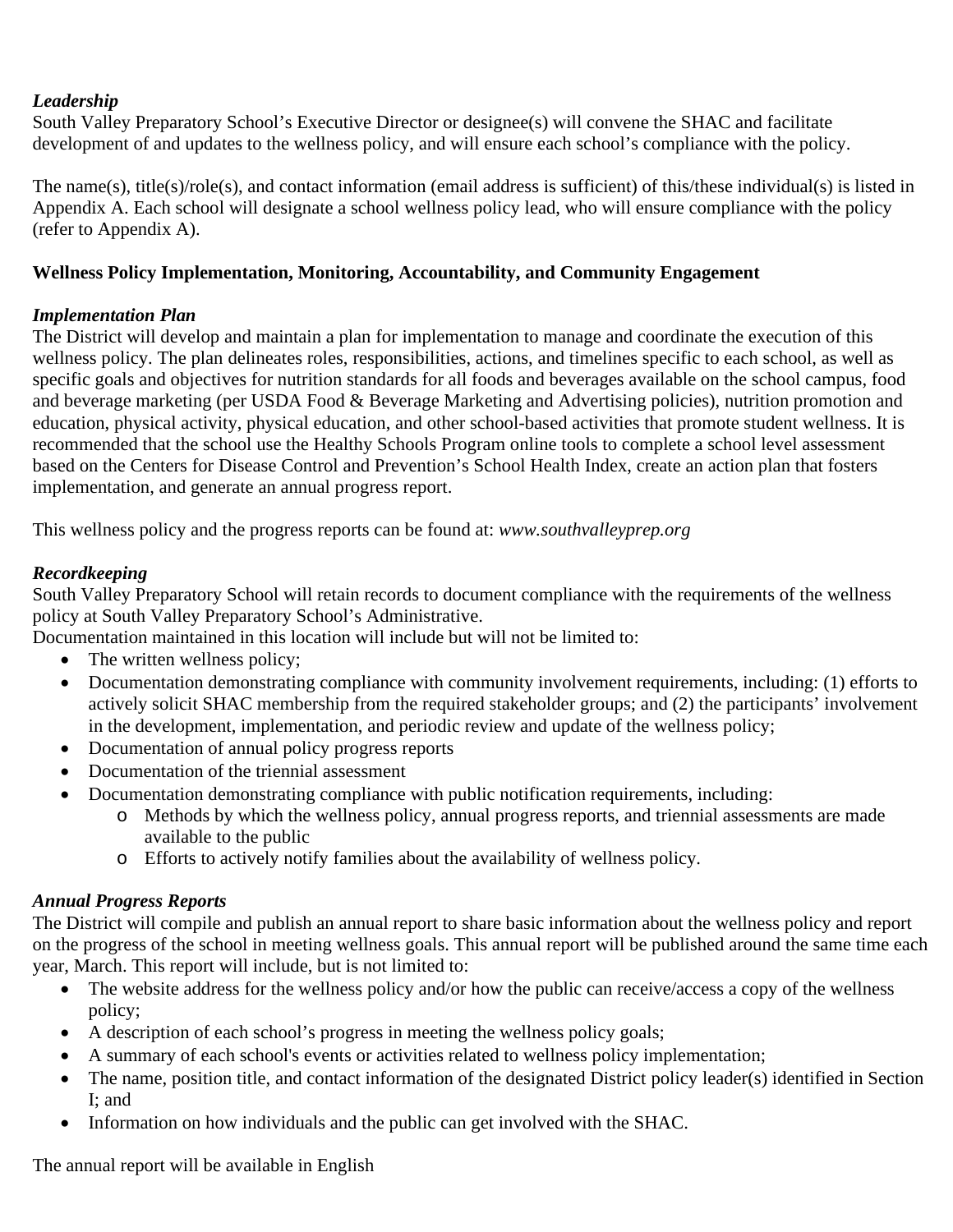The District will actively notify households/families of the availability of the annual report through both the school's website as well as through the annual parent-student handbook

The SHAC will establish and monitor goals and objectives for each of the content-specific components listed in the sections of this policy.

In addition, South Valley Preparatory School may

- Analyze and report on any correlations between improvements in health-promoting environments with education outcomes, such as absenteeism, disciplinary referrals, test scores, average grades, or health measures such as consumption of whole grains, fruits, or vegetables through the school meal programs or BMI, or psychosocial measures such as self-reported "connectedness," or other school climate measures.
- Track and report other related information, such as findings from food safety inspections, aggregate participation in school meals programs, income reported from competitive food sales, fundraising revenues, and other such information, as feasible
- Track, report and document community collaborations and activities provided by theses collaborations that support the wholistic health and wellness of our students that may include but may not be limited to:
	- o Weekly Service Learning at local community farms
	- o Increasing the access to Organic or mostly organic meals
	- o Increasing the access to fresh, local fruits and vegetables

### *Triennial Progress Assessments*

At least once every three years, the District will evaluate compliance with the wellness policy per the CSHWB nutrition administrative review process to assess the implementation of the policy and include:

- The extent to which schools under the jurisdiction of the District are in compliance with the wellness policy; and
- A description of the progress made in attaining the goals of the District's wellness policy.

The position/person responsible for managing the triennial assessment and contact information is Charlotte Alderete-Trujillo, South Valley Preparatory School Executive Director, [charlotte.trujillo@southvalleyprep.org](mailto:charlotte.trujillo@southvalleyprep.org)

The SHAC will monitor schools' compliance with this wellness policy.

The District will actively notify households/families of the availability of the triennial progress report.

## *Revisions and Updating the Policy*

The SHAC will update or modify the wellness policy based on the results of the annual progress reports and triennial assessments, and/or as: District priorities change; community needs change; wellness goals are met; new health science, information, and technology emerges; and new Federal or state guidance or standards are issued. **The wellness policy will be assessed and updated as indicated at least every three years, following the triennial assessment.** 

## *Community Involvement, Outreach, and Communications*

The District is committed to being responsive to community input, which begins with awareness of the wellness policy. The District will actively communicate ways in which representatives of SHAC and others can participate in the development, implementation, and periodic review and update of the wellness policy through a variety of means appropriate for that district. The District will also inform parents of the improvements that have been made to school meals and compliance with school meal standards, availability of child nutrition programs and how to apply, and a description of and compliance with Smart Snacks in School nutrition standards. The District will use electronic mechanisms, such as email or displaying notices on the district's website, as well as non-electronic mechanisms, such as newsletters, presentations to parents, or sending information home to parents, to ensure that all families are actively notified of the content of, implementation of, and updates to the wellness policy, as well as how to get involved and support the policy. The District will ensure that communications are culturally and linguistically appropriate to the community and accomplished through means similar to other ways that the district is communicating other important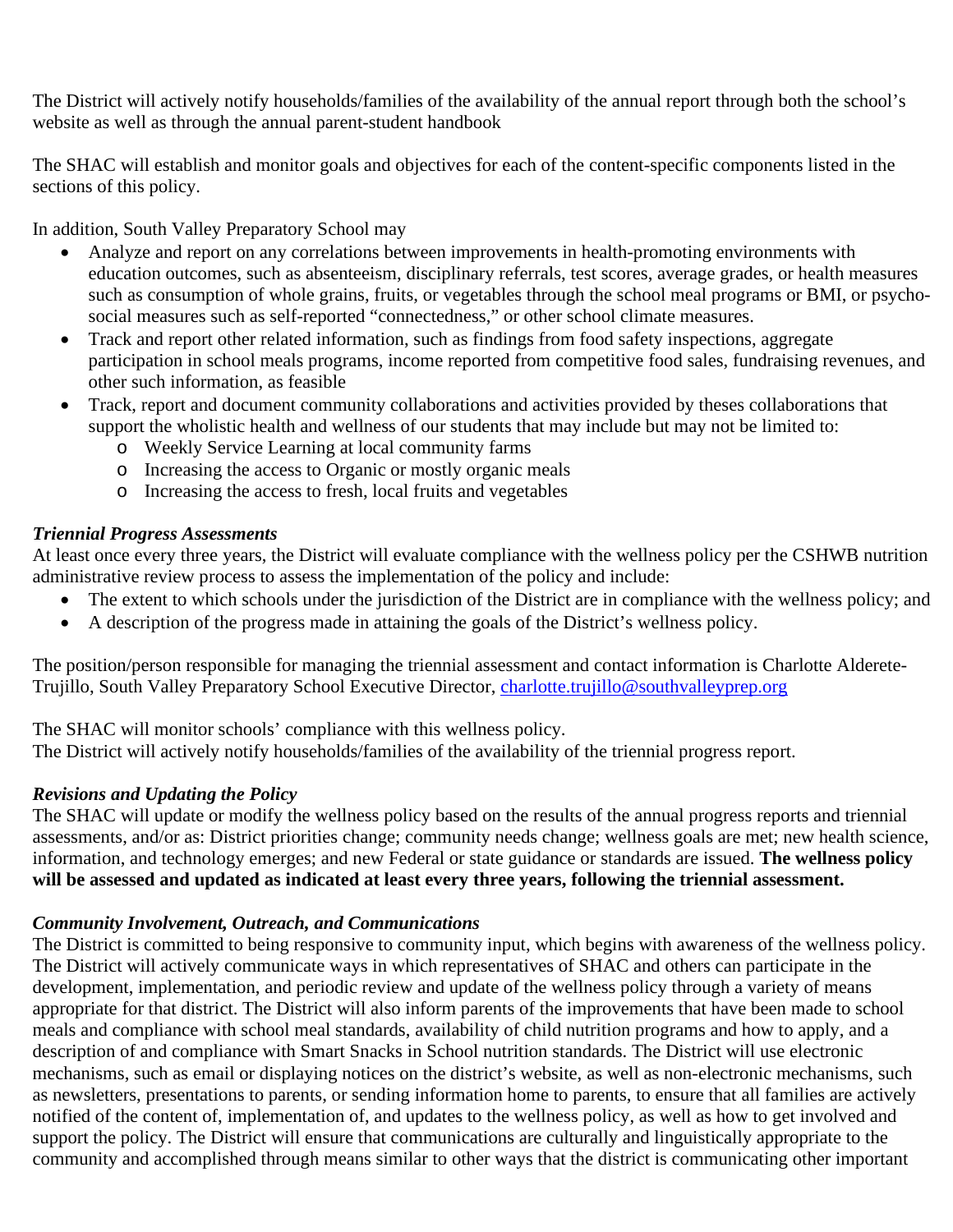### school information with parents.

The District will actively notify the public about the content of or any updates to the wellness policy annually, at a minimum. The District will also use these mechanisms to inform the community about the availability of the annual and triennial reports

#### *Evaluation*

See Appendix B.

### **HEALTH EDUCATION**

#### **Definition**

Health education is the instructional program that provides the opportunity to motivate and assist all students to maintain and improve their health, prevent disease, and reduce health-related risk behaviors. It allows students to develop and demonstrate increasingly sophisticated health-related knowledge, attitudes, skills, and practices. As well, Health Education meets the content standards with benchmarks and performance standards as set forth in 6.29.1 NMAC Standards for Excellence.

### **Goal**

The goal of a comprehensive health education curriculum within a coordinated school health approach is to acquire life skills to help attain personal, family, community, consumer and environmental health.

### **Requirement**

6.29.6 NMAC requires all school districts to adopt a K-12 Health Education Curriculum, aligned with the New Mexico Health Education Content Standards with Benchmarks and Performance Standards. The **South Valley Prep** health education curriculum, including the required health education course where applicable, is aligned to these standards. **(District)** incorporates Health Education curriculum at all grade levels. The K-12 District Health Education Curriculum is available for review.

South Valley Prep provides a planned, sequential,  $6<sup>th</sup> - 8<sup>th</sup>$  grade Health Education curriculum that addresses the physical, mental, emotional and social dimensions of health and is aligned with the health education content standards with benchmarks and performance standards as set forth in 6.30.2.19 NMAC. The curriculum will provide the mechanism to help students acquire healthy life skills that promote personal, family, community, consumer, and environmental health.

South Valley Preparatory School will provide:

- A. Activities in comprehensive health education content standards with benchmarks, and performance standards as set forth by the NM PED Standards and Benchmarks.
- B. Activities in comprehensive health education that align with the New Mexico Health Education Content Standards with Benchmarks and Performance Standards.
- C. An "opt-out" policy that will ensure that parents have the ability to request their child to be exempted from the health education curriculum components that focus on the sexuality performance standards. The policy includes but is not limited to the process for parents to request an exemption of health education curriculum components that address the sexuality performance standards and how alternative lessons are established for the exempted parts of the curriculum.
- D. Instruction about HIV and related issues found in the curriculum of the required health education content area to elementary, middle/junior high, and senior high school grades as set forth in 6.12.2.10 NMAC.
- E. Section 22-13-1 NMSA 1978, Section H was amended in 2016 to include a require lifesaving skills training for hands-on (compression only) psychomotor skills cardiopulmonary resuscitation training including training to recognize the signs of a heart attack, training on the use of an automated external defibrillator, and training on how to perform the Heimlich maneuver for choking victims. Section K (2) of this same rule further states that this training must be included as part of the Health Education course that is required by all students to graduate.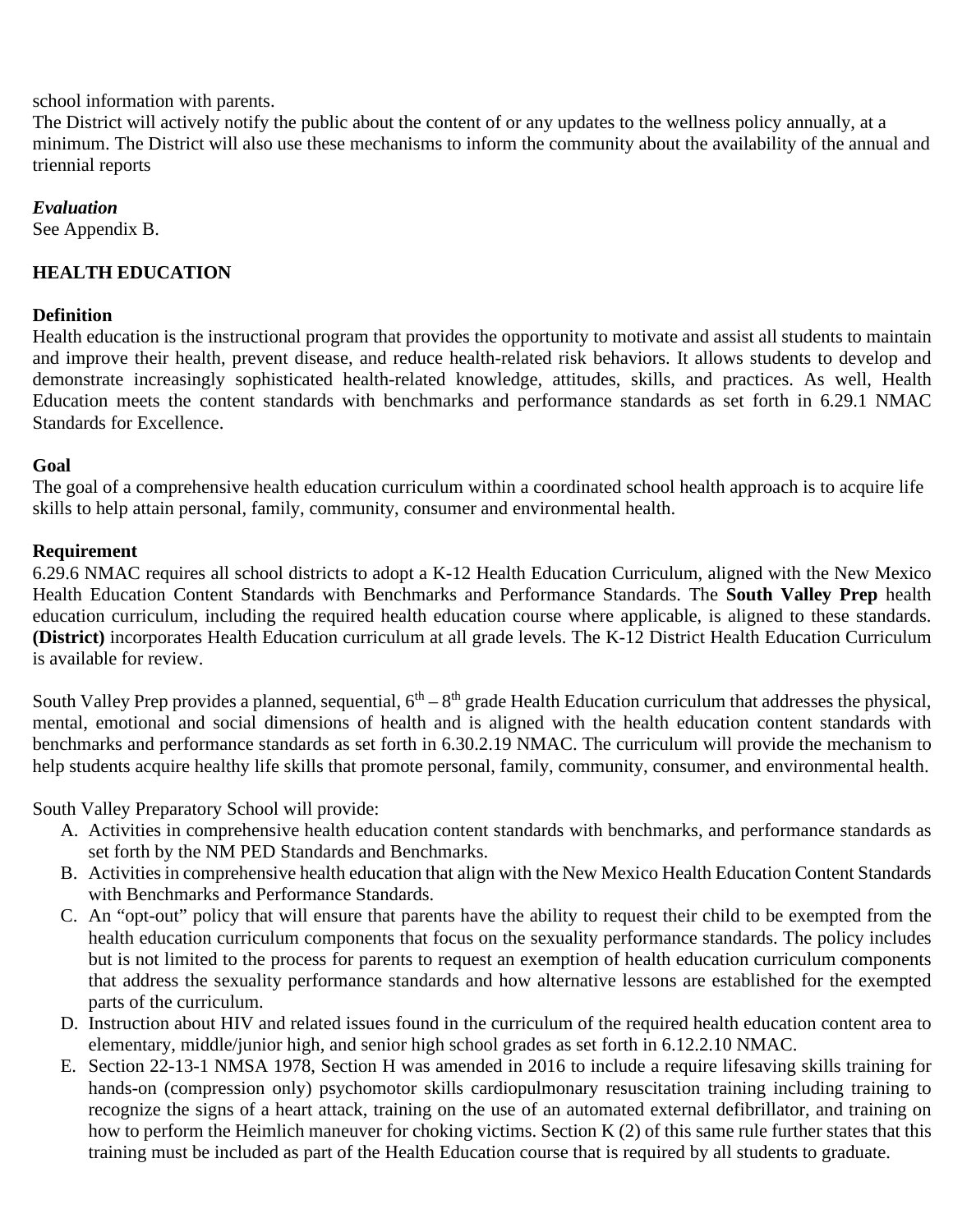### *Other Activities*

- A. Health education lessons will be taught in a culturally sensitive and appropriate manner.
- B. Health education lessons use a variety of instructional strategies (e.g., role play, projects, media literacy, etc.).
- C. Health education is integrated into the core curriculum as well as through Advisory and Service Learning
- D. Health education is integrated and supported through community collaboration activities with organizations such as Food Corp, Los Jardines, SWOP and La Plazita Inc. and other local, community farms
- E. South Valley Prep will work with local community organizations to support a Food Corp Volunteer position
- F. South Valley Prep will work to maintain, increase and document community collaborative efforts that provide activities to support health education for our students
- G. Teachers, staff and administrators are made aware of coordinated school health professional development opportunities (e.g., School Health Education Institute, Head to Toe, New Mexico Activities Association, etc.).

## *NM Health Education Standards*

- Students will comprehend concepts related to health promotion and disease prevention.
- Students will demonstrate the ability to access valid health information and health-promoting products and services.
- Students will demonstrate the ability to practice health-enhancing behaviors and reduce health risks.
- Students will analyze the influence of culture, media, technology, and other factors on health.
- Students will demonstrate the ability to use interpersonal communication skills to enhance health.
- Students will demonstrate the ability to use goal-setting and decision-making skills to enhance health.
- Students will demonstrate the ability to advocate for personal, family, peer, and community health.
- From the Health Education & Life Skills component of the *Healthier Schools NM* instructional program
- Students will discuss and learn about environmental justice
- Students will discuss and learn about food justice
- Students will discuss, learn and engage in cultural traditions that align with agriculture, food and water

## **NUTRITION**

### **Definition**

Nutrition means programs that provide access to a variety of nutritious and appealing meals that accommodate the health and nutrition needs of all students. Nutrition Education aims to teach, encourage and support healthy eating. Nutrition Education and healthy eating inspire proper physical growth, physical activity, brain development, learning ability, emotional balance, a sense of well-being, obesity prevention and disease resistance.

### **Requirements**

South Valley Preparatory School will

- Identify goals for nutrition education and other school-based activities that promote student wellness
- Maintain nutrition guidelines for all foods available on school campus
- Identify goals for nutrition promotion.

New Mexico has adopted the federal guidelines established for all foods available on the school campus, including all foods sold to students. Guidelines must minimally meet the competitive food standards as stated in 7 CFR 210.11 and 6.12.5.8 NMAC.

Guidelines for fundraisers that do not meet the competitive food standards must be limited to no more than two occasions per semester or trimester term per school and may not be conducted during meal service or in the food service area as stated in 6.12.5.8 NMAC.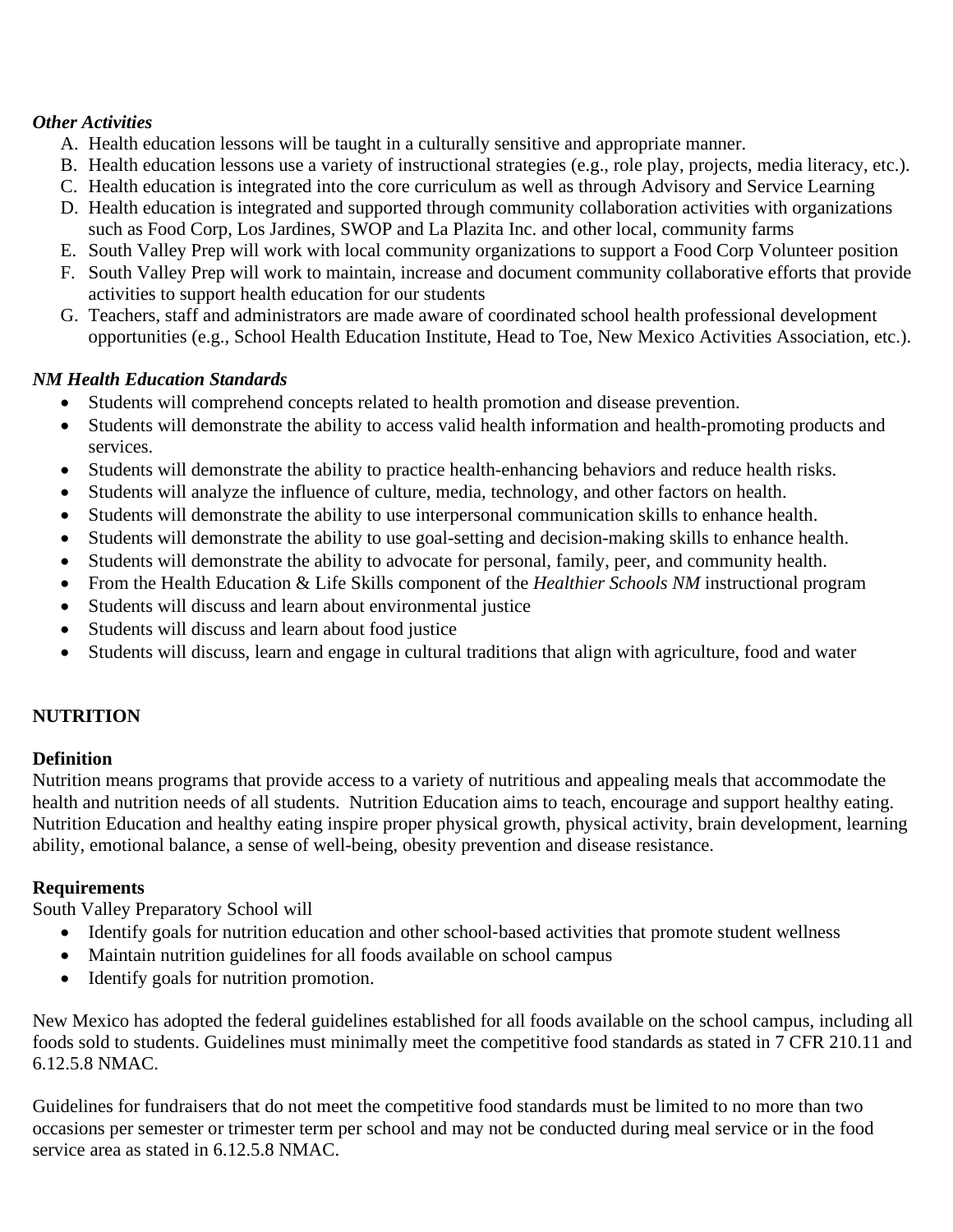### **Goals**

The goal of nutrition is to promote its role in academic performance and quality of life, and to ensure the adoption of school policies, which provide adequate nutrition opportunities.

Nutrition Education aims to teach, encourage and support healthy eating by students. Nutrition Education and healthy eating support proper physical growth, physical activity, brain development, ability to learn, emotional balance, a sense of well-being, obesity prevention and the ability to resist disease.

South Valley Prep will promote the role of nutrition in academic performance and quality of life and will adhere to or exceed the nutrition guidelines set forth in 6.12.5.8. NMAC, to include:

- Create procedures for the documentation of all foods available on the school campus including all foods sold to students that must minimally meet the competitive food standards as stated in 7 CFR 210.11 and 6.12.5.8 NMAC.
- Create procedures for the documentation of fundraisers that do not meet the competitive food standards that must be limited to no more than two occasions per semester or trimester term per school and may not be conducted during meal service or in the food service area.
- Establish guidelines for other school-based activities to promote student wellness.

South Valley Prep will provide nutrition education activities that align with the New Mexico Health Education content standards, benchmarks, and performance standards as set forth in 6.30.2.19 NMAC as part of our Health Education curriculum.

South Valley Prep has contracted with NAMA Catering to provide all food served at breakfast, lunch and dinner through the CACFP CYFD At-Risk Program. NAMA provides breakfasts, lunches and dinners that meet the federal and state recommended nutrition guidelines. NAMA provides:

- Organic ingredients when viable
- Approximately 50% locally sourced ingredients
- Healthy nutrition message that lays the foundation for all other messages throughout the school, classroom, cafeteria, home and community
- Collaborative efforts to support healthy choices, food justice and environmental

## *School Meals*

South Valley Preparatory School is committed to serving healthy meals to children, with plenty of fruits, vegetables, whole grains, and fat-free, flavored, and low-fat, non-flavored milk; moderate in sodium, low in saturated fat, and zero grams *trans-*fat per serving (nutrition label or manufacturer's specification), and to meet the nutrition needs of school children within their calorie requirements. The school meal programs aim to improve the diet and health of school children, help mitigate childhood obesity, model healthy eating to support the development of lifelong healthy eating patterns, and support healthy choices while accommodating cultural food preferences and special dietary needs. South Valley Preparatory School participates in USDA child nutrition programs, including the National School Lunch Program (NSLP), the School Breakfast Program (SBP), the Fresh Fruit and Vegetable Program (FFVP) when awarded FFV funding, The New Mexico Grown Program, the American Friends Service Committee Program and the After School Dinner Program.

South Valley Preparatory School is committed to offering school meals through the NSLP and SBP programs, and other applicable Federal child nutrition programs, that:

- Are accessible to all students;
- Are appealing and attractive to children;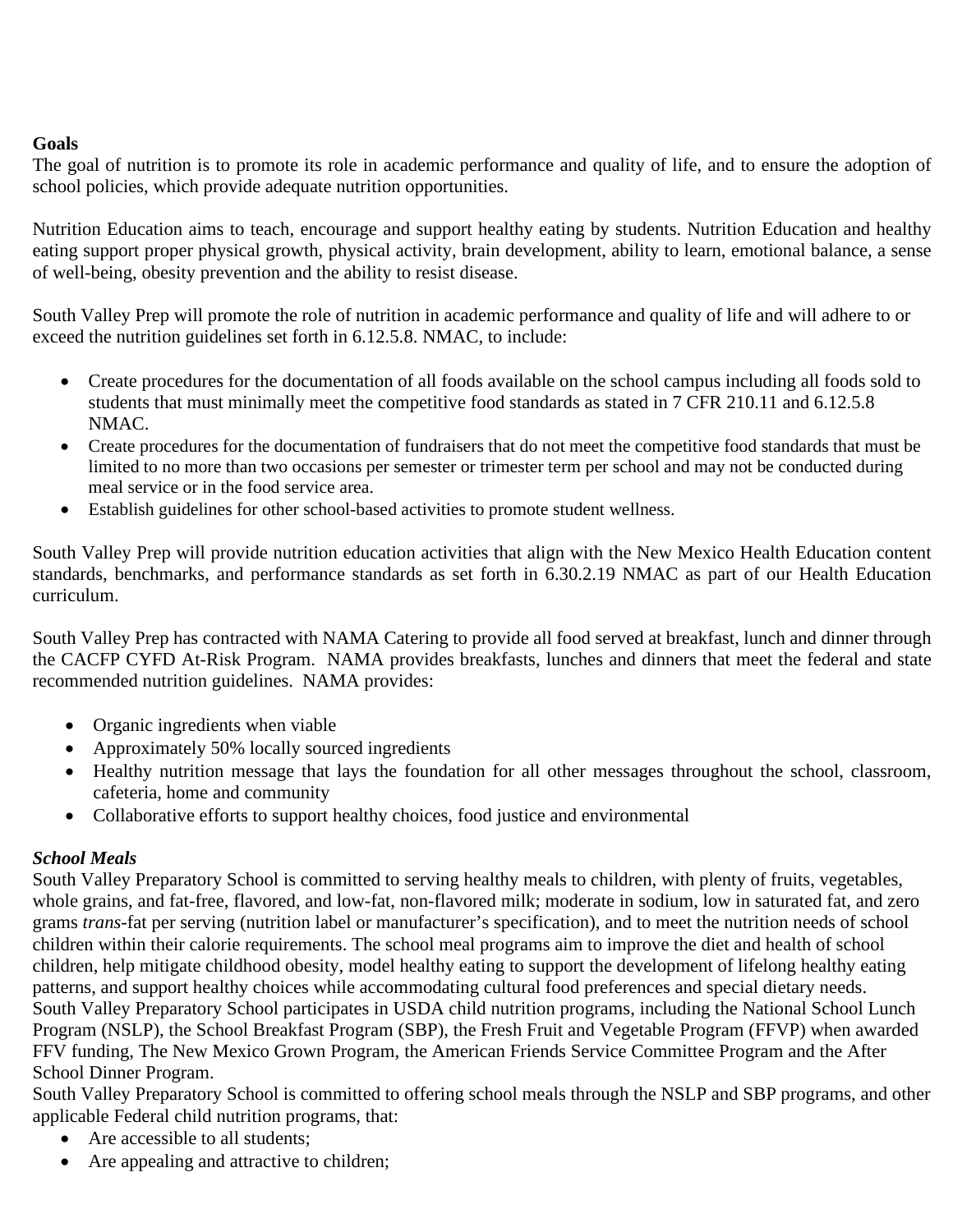- Are served in clean and pleasant settings;
- Meet or exceed current nutrition requirements established by local, state, and federal statutes and regulations. (The District offers reimbursable school meals that meet USDA nutrition standards.) (Further guidelines on food handling, food service and food processing can be located in 7.6.2 NMAC.)

Promote healthy food and beverage choices using the following Smarter Lunchroom techniques:

- $\checkmark$  Whole fruit options are displayed in attractive bowls or baskets (instead of chaffing dishes or hotel pans).
- $\checkmark$  Sliced or cut fruit is available daily.
- $\checkmark$  Daily fruit options are displayed in a location in the line of sight and reach of students.
- $\checkmark$  All available vegetable options have been given creative or descriptive names.
- $\checkmark$  All staff members, especially those serving, have been trained to politely prompt students to select and consume the daily vegetable options with their meal.
- $\checkmark$  Student surveys and taste testing opportunities are used to inform menu development, dining space decor, and promotional ideas.
- $\checkmark$  Student artwork is displayed in the service and/or dining areas.
- $\checkmark$  Daily announcements are used to promote and market menu options.
- $\checkmark$  The report on the most recent food safety inspection must be posted in a publically visible place in the school and copies of the report provided to any member of the public upon request. (Follow guidelines for submission of the Food Safety Inspections Assurance form in the Safe Schools Guidance Document.)

In addition, South Valley Preparatory School will:

- Accommodate students with special dietary needs.
- Students will be allowed at least 30 minutes to eat breakfast, beginning to serve at 7:15 to 7:45
- Implement a 50-minute lunch with a minimum of 25 minutes to eat.
- Students are served lunch at a reasonable and appropriate time of day.
- Participation in federal child nutrition programs will be promoted among students and families to help ensure that families know what programs are available in their children's school.
- Implement the following Farm to School activities:
	- o Local and/or regional products are incorporated into the school meal program;
	- o Messages about agriculture and nutrition are reinforced throughout the learning environment;
	- o Implements a school garden;
	- o Supports weekly field trips to the local community farms where our students participate in planting local vegetables that become a part of their meals
	- o Implements and promotes special events, such as tastings, that highlight the local/ regional products
	- o Implements after school programing such as cooking club, gardening and physical activities

## *Staff Qualifications and Professional Development*

All school nutrition program directors, managers, and staff will meet or exceed hiring and annual continuing education/training requirements in the USDA professional standards for child nutrition professionals. These school nutrition personnel will refer to USDA's Professional Standards for School Nutrition Standards website to search for training that meets their learning needs.

## *Water*

To promote hydration, free, safe, unflavored drinking water will be available to all students throughout the school day (\*defined as midnight the night before to 30 minutes after the end of the instructional day) and throughout every school campus (\*\*defined as areas that are owned or leased by the school and used at any time for school-related activities that are accessible to students). The District will make drinking water available where school meals are served during mealtimes. Water dispensers are available in the cafeteria along with drinking fountain. In addition, students will be allowed to bring and carry (approved) water bottles, filled with only water throughout the day. All water sources and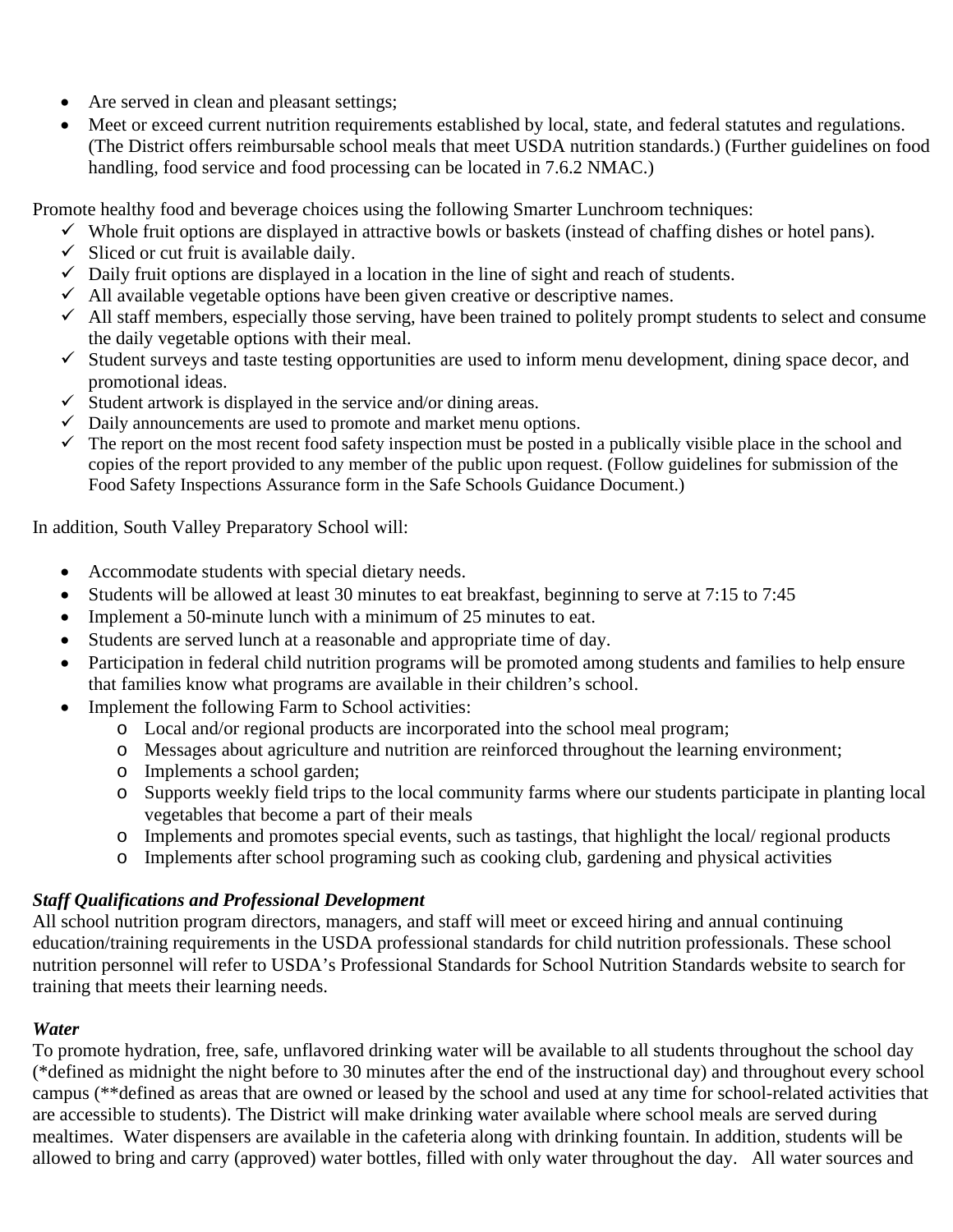containers will be maintained on a regular basis to ensure good hygiene standards. Such sources and containers may include drinking fountains, water jugs, hydration stations, water jets, and other methods for delivering drinking water.

### *Competitive Foods and Beverages*

The District is committed to ensuring that all foods and beverages available to students on the school campus during the school day\* support healthy eating. The foods and beverages sold and served outside of the school meal programs (i.e., "competitive" foods and beverages) will meet the USDA Smart Snacks in School nutrition standards, at a minimum. Smart Snacks aim to improve student health and well-being, increase consumption of healthful foods during the school day, and create an environment that reinforces the development of healthy eating habits.

To support healthy food choices and improve student health and well-being, all foods and beverages outside the reimbursable school meal programs that are sold to students on the school campus during the school day will meet or exceed the USDA Smart Snacks nutrition standards. These standards will apply in all locations and through all services where foods and beverages are sold, which may include, but are not limited to, a la carte options in cafeterias, vending machines, school stores, and snack or food carts.

### *Celebrations and Rewards*

All foods offered on the school campus will meet or exceed the USDA Smart Snacks in School nutrition standards including:

1. Celebrations and parties; the district will provide a list of healthy party ideas to parents and teachers, including nonfood celebration ideas. South Valley Prep will reference with the Alliance for a Healthier Generation and from the USDA for healthy party ideas.

2. South Valley Prep will request that all classroom snacks brought by parents meet Smart Snacks nutrition standards 3. SVP will provide teachers (including special education teachers and related service personnel) and other relevant school staff a list of alternative ways to reward children. Foods and beverages will not be used as a reward, or withheld as punishment for any reason, such as for performance or behavior.

4. Withholding food, water or bathroom privileges from a student for any reason is unlawful. (Ref: 6.11.2 NMAC.)

### *Fundraising*

Foods and beverages that meet or exceed the USDA Smart Snacks in Schools nutrition standards may be sold through fundraisers on the school campus during the school day.

- o The District will make available to parents and teachers a list of healthy fundraising ideas.
- o If foods and beverages are sold to students on the school campus outside of the school day, then water, fruit and/or vegetables are also offered and promoted as options.
- o The schools do not permit any fundraiser exemptions, and all food-related fundraisers during the school day meet USDA Smart Snack standards.
- o Schools will encourage fundraisers promoting physical activity (such as walk-a-thons, jump rope for heart, fun runs, etc.).

### *Nutrition Promotion*

Nutrition promotion and education positively influence lifelong eating behaviors by using evidence-based techniques and nutrition messages, and by creating food environments that encourage healthy nutrition choices and encourage participation in school meal programs. Students and staff will receive consistent nutrition messages throughout schools, classrooms, gymnasiums, and cafeterias. Nutrition promotion also includes marketing and advertising nutritious foods and beverages to students and is most effective when implemented consistently through a comprehensive and multichannel approach by school staff and teachers, parents, students, and the community.

The District will promote healthy food and beverage choices for all students throughout the school campus, as well as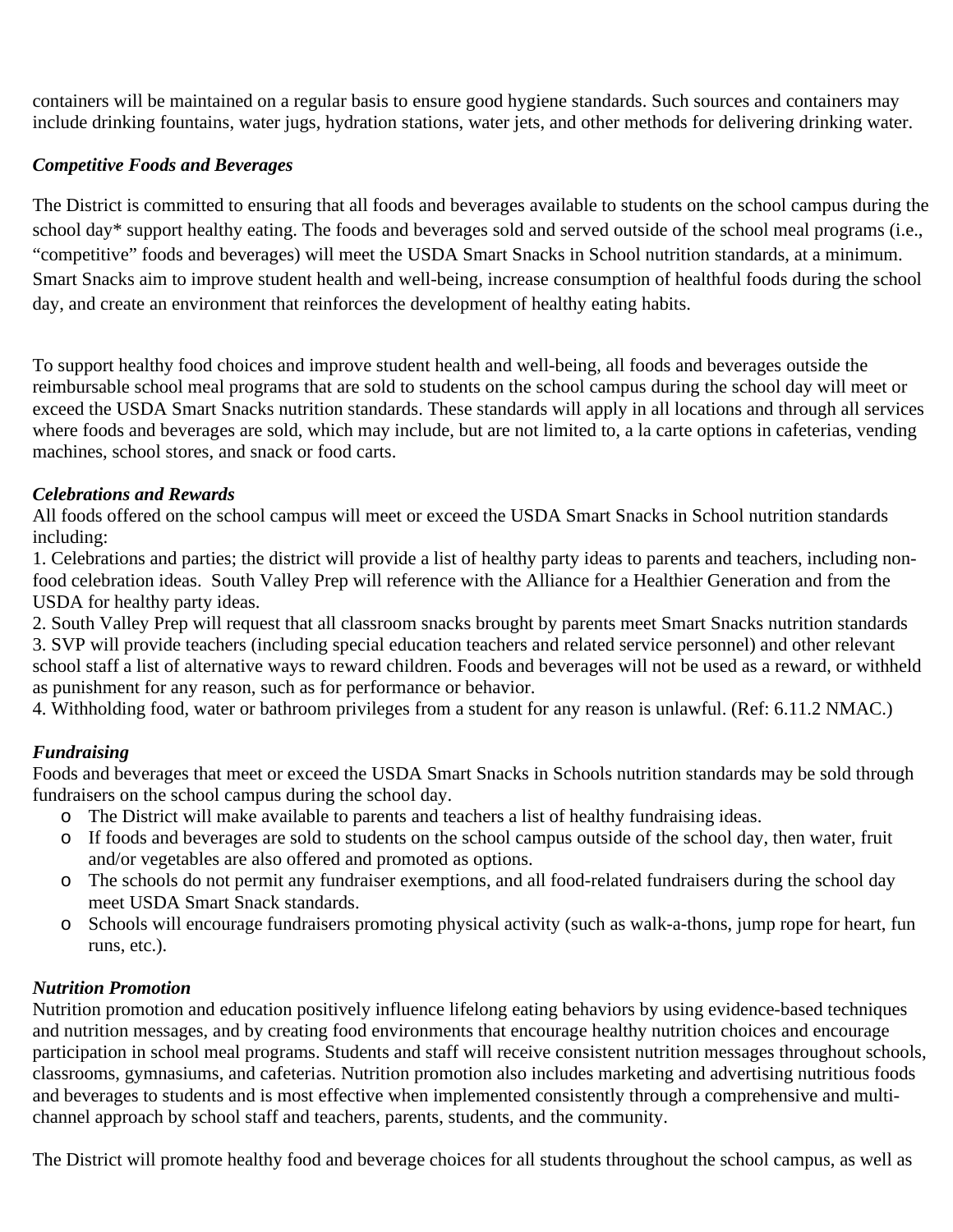encourage participation in school meal programs. This promotion will occur through at least:

- Implementing weekly work and collaboration at the local community farm
- Implementing a Food Justice aligned learning in the cafeteria during meal time, at the farm and in Health, P.E., Advisory and Science class in particular
- Implementing and supporting community collaboration with Food Corp to maintain and develop new school gardens
- Implementing and maintaining collaboration with local non-profit organizations such as Los Jardines and La Plazita to use the local farm trips for cultural and historical learning about food
- Implement and maintain collaboration with local food service providers such as NAMA Catering to promote healthy, clean eating
- Implement and maintain school and community based learning about GMO and pesticides
- Implement and maintain school and community based learning about organic gardening
- Implementing evidence-based healthy food promotion techniques through the school meal programs, using Smarter Lunchroom techniques; and
- Promoting foods and beverages that meet the USDA Smart Snacks in School nutrition standards. Additional possible promotion techniques that the District and individual schools may use are available at www.healthiergeneration.org/smartsnacks.

### *Nutrition Education*

The District aims to teach, model, encourage, and support healthy eating by students. Schools will provide nutrition education and engage in nutrition promotion that:

- Are designed to provide students with the knowledge and skills necessary to promote and protect their health;
- Are part of not only health education classes, but also integrated into other classroom instruction through subjects such as math, science, language arts, social sciences, and elective subjects;
- Include enjoyable, developmentally-appropriate, culturally-relevant, and participatory activities, such as cooking demonstrations or lessons, promotions, taste testing, farm visits, and school gardens;
- Promote fruits, vegetables, whole-grain products, low-fat and fat-free dairy products, and healthy food preparation methods;
- Emphasize caloric balance between food intake and energy expenditure (promote physical activity/exercise);
- Link with school meal programs, cafeteria nutrition promotion activities, school gardens, Farm to School programs, other school foods, and nutrition-related community services;
- Teach media literacy with an emphasis on food and beverage marketing; and
- Include nutrition education training for teachers and other staff.

## *Essential Healthy Eating Topics in Health Education*

The District will include in the health education curriculum the following essential topics on healthy eating:

- The relationship between healthy eating and personal health and disease prevention
- Food guidance from MyPlate
- Reading and using USDA's food labels
- Eating a variety of foods every day
- Balancing food intake and physical activity
- Eating more fruits, vegetables, and whole grain products
- Choosing foods that are low in fat, saturated fat, and cholesterol and do not contain *trans* fat
- Choosing foods and beverages with little added sugars
- Eating more calcium-rich foods
- Preparing healthy meals and snacks
- Risks of unhealthy weight control practices
- Accepting body size differences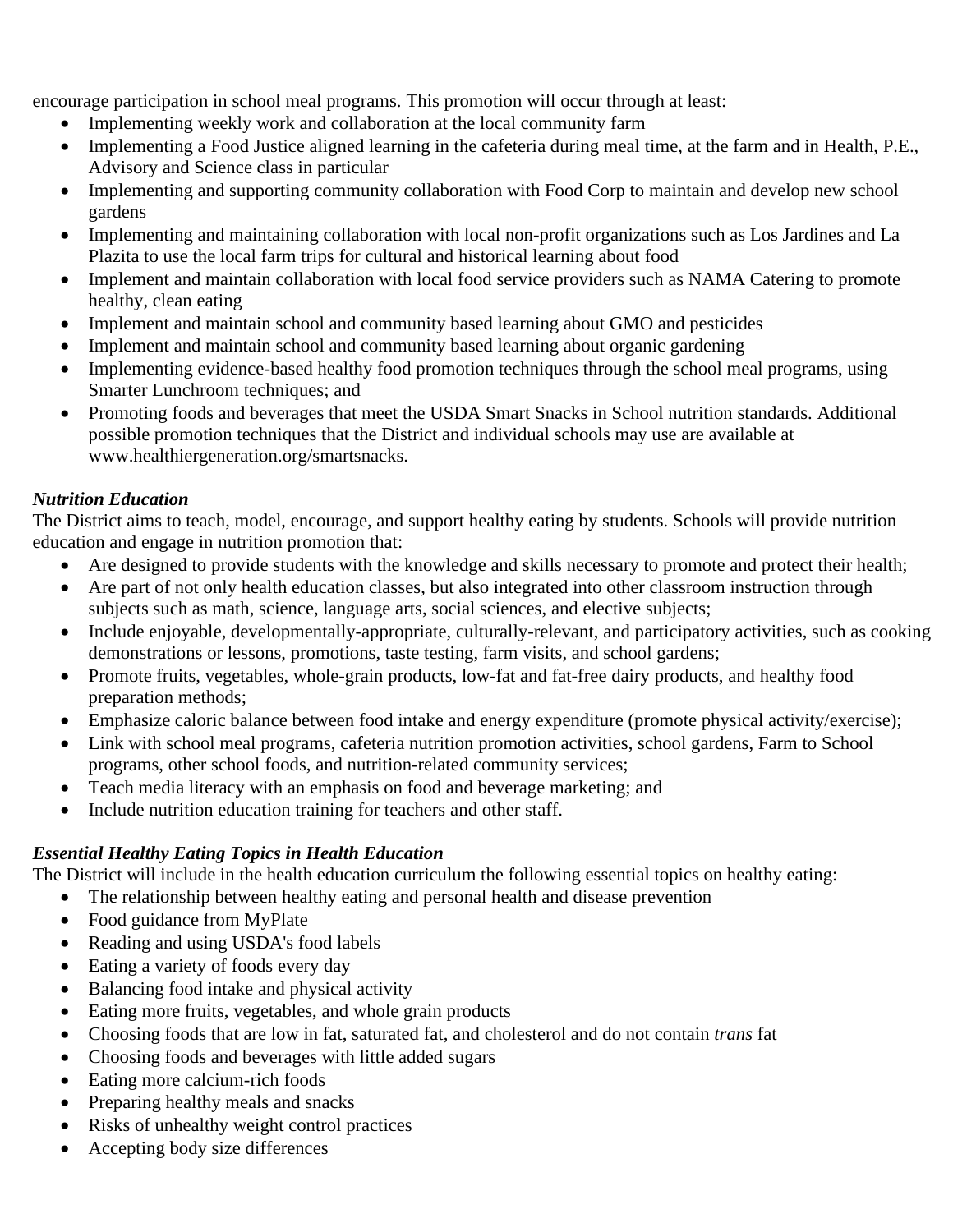- Food safety
- Importance of water consumption
- Importance of eating breakfast
- Making healthy choices when eating at restaurants
- Eating disorders
- The Dietary Guidelines for Americans
- Reducing sodium intake
- Social influences on healthy eating, including media, family, peers, and culture
- How to find valid information or services related to nutrition and dietary behavior
- Risks of GMO
- Risks of Pesticides
- Teach our kids that what they put in their body matters

## *Food and Beverage Marketing in Schools*

The District is committed to providing a school environment that ensures opportunities for all students to practice healthy eating and physical activity behaviors throughout the school day while minimizing commercial distractions. The District strives to teach students how to make informed choices about nutrition, health, and physical activity. These efforts will be weakened if students are subjected to advertising on District property that contains messages, inconsistent with the health information the District is imparting through nutrition education and health promotion efforts. It is the intent of the District to protect and promote student's health by permitting advertising and marketing for only those foods and beverages that are permitted to be sold on the school campus, consistent with the District's wellness policy.

Any foods and beverages marketed or promoted to students on the school campus during the school day will meet or exceed the USDA Smart Snacks in School nutrition standards.

Food advertising and marketing is defined as an oral, written, or graphic statement made for the purpose of promoting the sale of a food or beverage product made by the producer, manufacturer, seller, or any other entity with a commercial interest in the product. This term includes, but is not limited to the following:

- Brand names, trademarks, logos or tags, except when placed on a physically present food or beverage product or its container;
- Displays, such as on vending machine exteriors;
- Corporate brand, logo, name, or trademark on school equipment, such as marquees, message boards, scoreboards, or backboards (Note: immediate replacement of these items is not required; however, districts will consider replacing or updating scoreboards or other durable equipment over time, so that decisions about the replacement include compliance with the marketing policy.);
- Corporate brand, logo, name, or trademark on cups used for beverage dispensing, menu boards, coolers, trash cans, and other food service equipment, as well as on posters, book covers, pupil assignment books, or school supplies displayed, distributed, offered, or sold by the District;
- Advertisements in school publications or school mailings; and
- Free product samples, taste tests, or coupons of a product, or free samples displaying advertising of a product.

## **Other Activities that Promote Student Wellness**

The District will integrate wellness activities across the entire school setting, not just in the cafeteria, other food and beverage venues, and physical activity facilities. The District will coordinate and integrate other initiatives related to physical activity, physical education, nutrition, and other wellness components, so all efforts are complementary, not duplicative, and work towards the same set of goals and objectives promoting student well-being, optimal development, and strong educational outcomes.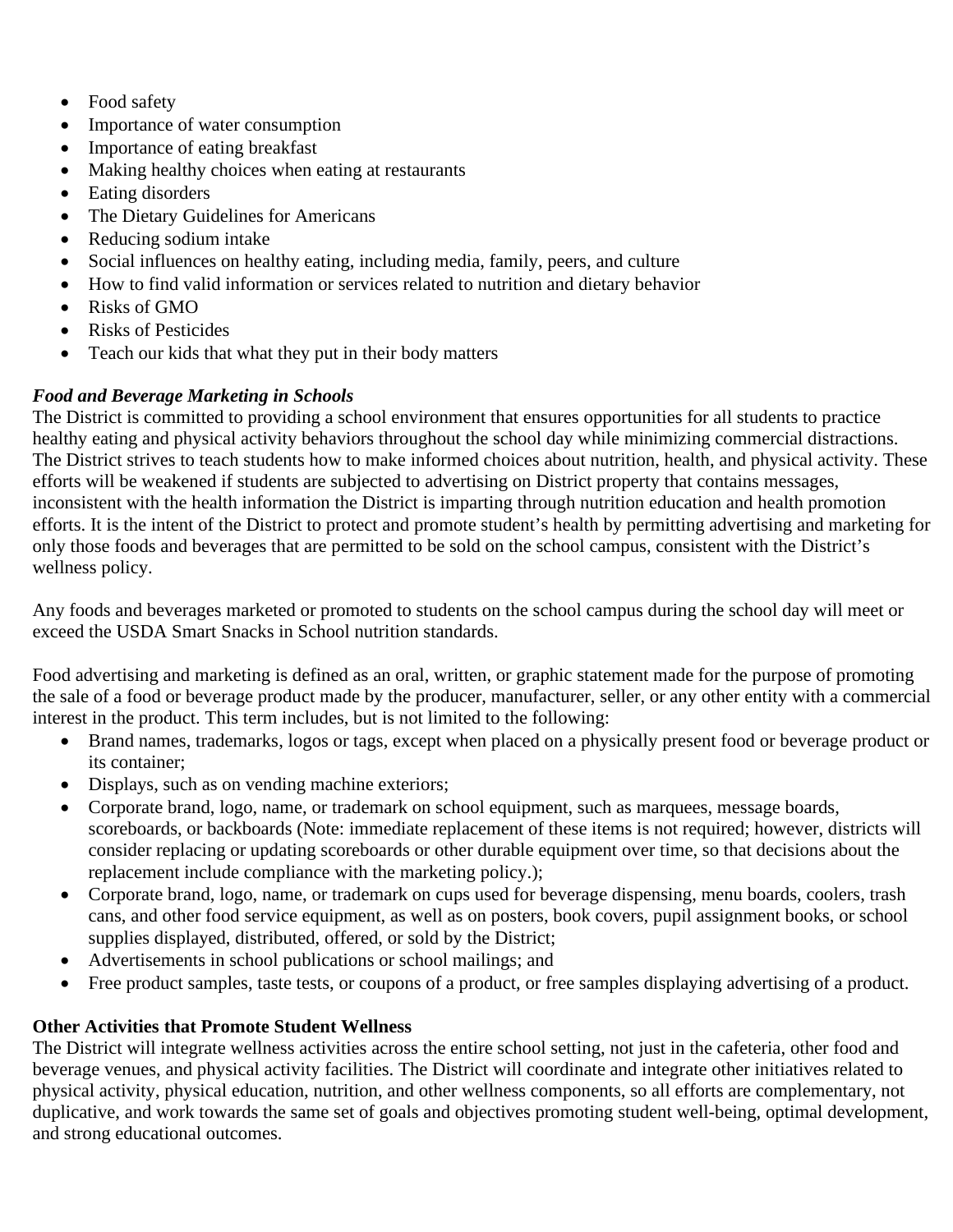South Valley Preparatory School will coordinate content across curricular areas that promote student health, such as teaching nutrition concepts in mathematics, with consultation provided by either the school or the District's curriculum experts.

All efforts related to obtaining federal, state, or association recognition or grants/funding opportunities for healthy school environments will be coordinated with and complementary of the wellness policy, including but not limited to ensuring the involvement of the SHAC.

All school-sponsored events will adhere to the wellness policy. All school-sponsored wellness events will include physical activity opportunities.

### *Community Partnerships*

The District will continue relationships with community partners (i.e. Food Service Providers, local non-profits, community farms, hospitals, universities/colleges, local businesses, etc.) in support of this wellness policy's implementation. Existing and new community partnerships and sponsorships will be evaluated to ensure that they are consistent with the wellness policy and its goals.

### *Community Health Promotion and Engagement*

The District will promote to parents/caregivers, families, and the general community the benefits of and approaches to healthy eating and physical activity throughout the school year. Families will be informed and invited to participate in school-sponsored activities and will receive information about health promotion efforts.

As described in the "Community Involvement, Outreach, and Communications" subsection*,* the District will use electronic mechanisms (such as email or displaying notices on the district's website), as well as non-electronic mechanisms, (such as newsletters, presentations to parents, or sending information home to parents), to ensure that all families are actively notified of opportunities to participate in school-sponsored activities and receive information about health promotion efforts.

## **Food Safety Inspections**

The District will conduct two annual food safety inspections (FSI) per USDA regulations and state rules. The reports will be posted publicly. Any findings will be addressed within the set time allocated with verifiable proof of completion.

## **PHYSICAL ACTIVITY**

### **Definition**

Physical activity means body movement of any type that includes recreational, fitness and sport activities.

### **Requirement**

The wellness policy shall include guidelines for physical activity opportunities available before, during and/or after school.

## **Goal**

South Valley Preparatory School's goal is to provide as much moderate to vigorous physical activity before, during and/or after school as possible.

A substantial percentage of South Valley Preparatory School's students' physical activity is provided through a comprehensive, school-based physical activity program (CSPAP) that includes these components:

• Physical education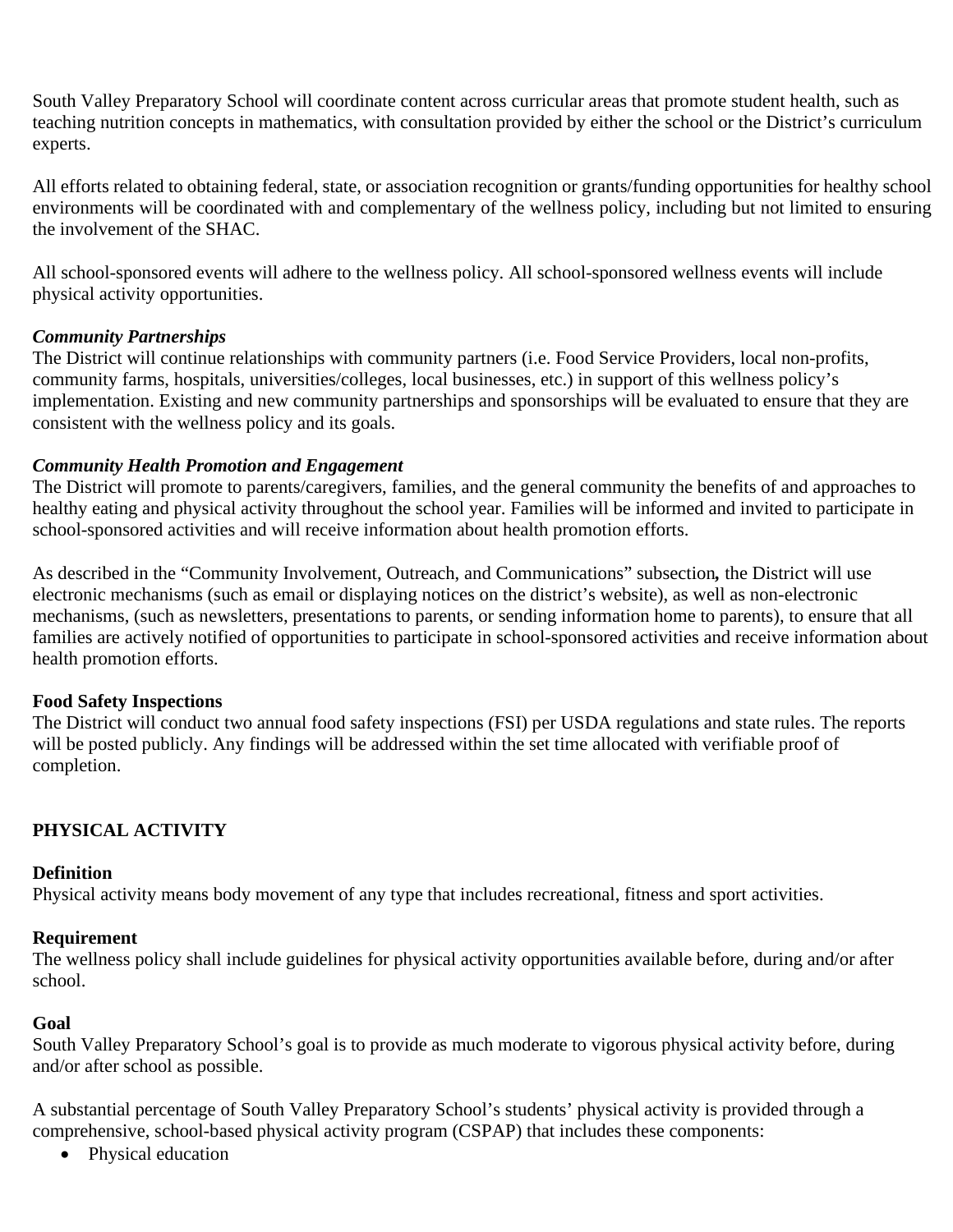- Recess
- Classroom-based physical activity
- Walk and bicycle to school
- Out-of-school time activities

South Valley Prep is committed to providing these opportunities and ensures that these varied opportunities are in addition to, and not as a substitute for, physical education (addressed in "Physical Education" subsection).

Physical activity during the school day (including but not limited to recess, physical activity breaks, or physical education) **will not be withheld** as punishment for any reason in accordance with the Three-Tier Model of positive behavioral intervention per the PED's Response to Intervention (RtI) framework. This does not include participation on sports teams that have specific academic and behavioral requirements. The district will provide teachers and other school staff with a list of ideas for alternative ways to discipline students.

## **Environmental Design**

South Valley Preparatory School physical education staff inspects the school grounds weekly to ensure that its grounds and facilities are safe and that equipment is available to students to be active. South Valley Preparatory School Safety personnel and physical education staff conduct bimonthly safety checks to include regular inspections of playing fields and playgrounds. Monitoring of building and grounds procedure will also include steps to complete necessary inspections and repairs in a timely manner.

- Through a formal joint or shared use agreement, indoor and outdoor physical activity facilities will be open to students, their families, and the community outside of school hours.
- The District will work with schools to ensure that inventories of physical activity supplies are maintained and, when necessary, will work with community partners to ensure sufficient quantities of equipment are available to encourage activity for as many students as possible

## *Essential Physical Activity Topics in Health Education*

The District will include in the health education curriculum the following essential topics on physical activity:

- The physical, psychological, or social benefits of physical activity
- How physical activity can contribute to a healthy weight
- How physical activity can contribute to the academic learning process
- How an inactive lifestyle contributes to chronic disease
- Health-related fitness, that is: cardiovascular endurance, muscular endurance, muscular strength, flexibility, and body composition
- Differences between physical activity, exercise, and fitness
- Phases of an exercise session, that is: warm up, workout, and cool down
- Overcoming barriers to physical activity
- Decreasing sedentary activities, such as TV watching and video games
- Opportunities for physical activity in the community
- Preventing injury during physical activity
- Weather-related safety, for example: avoiding heat stroke, hypothermia, and sunburn while being physically active
- How much physical activity is enough, that is: determining frequency, intensity, time, and type of physical activity
- Developing an individualized physical activity and fitness plan
- Monitoring progress toward reaching goals in an individualized physical activity plan
- Dangers of using performance-enhancing drugs, such as steroids
- Social influences on physical activity, including media, family, peers, and culture
- How to find valid information or services related to physical activity and fitness
- How to influence, support, or advocate for others to engage in physical activity
- How to resist peer pressure that discourages physical activity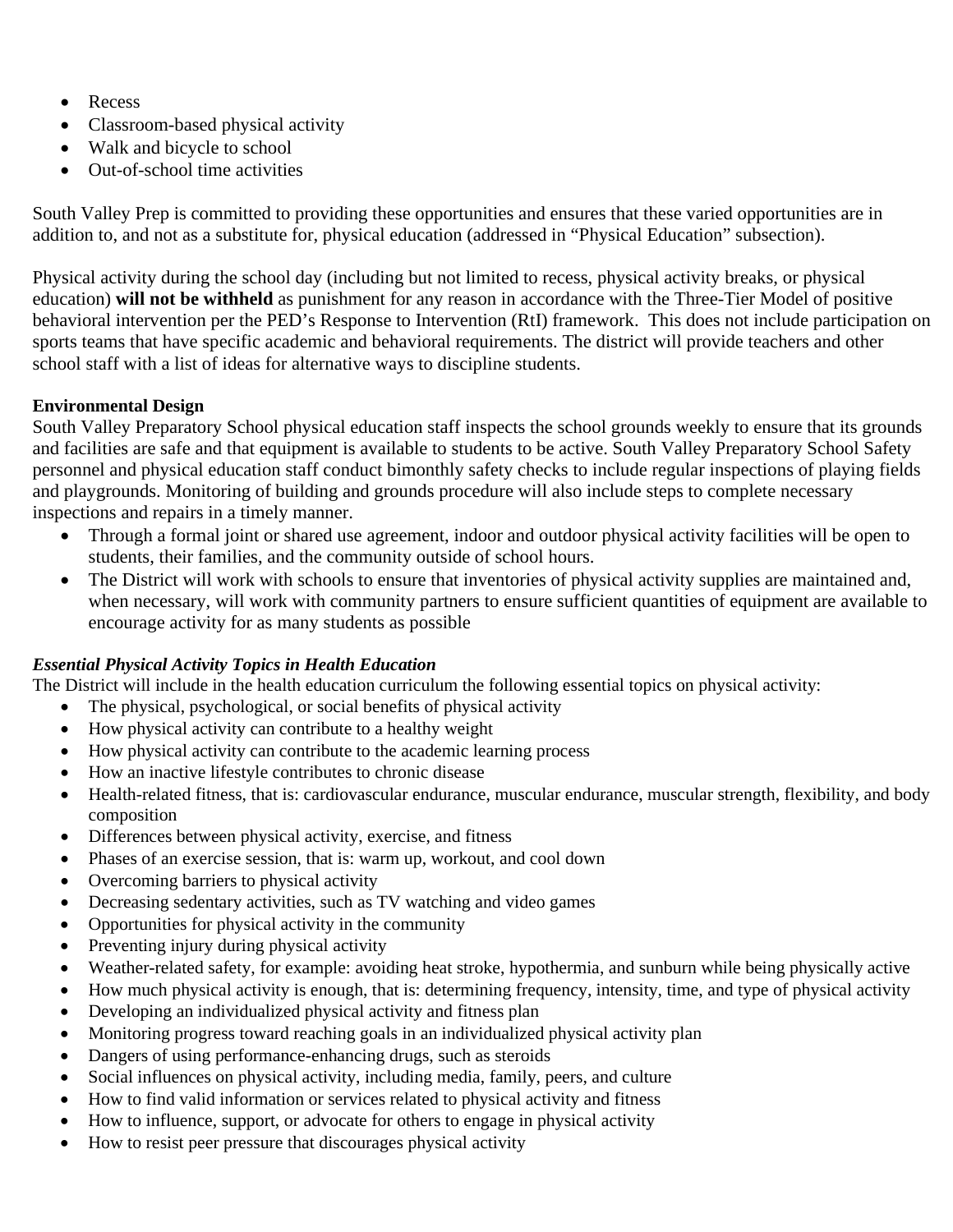### **Recess**

South Valley Prep has a scheduled 25 minute daily lunch Students will be allowed outside for recess except during storms with imminent lightning or when thunder is heard, or at the discretion of the building administrator based on his/her best judgment of safety conditions.In the event that the school or district must conduct **indoor recess,** teachers and staff will follow the indoor recess guidelines that promote physical activity for students, to the extent practicable. Recess should never be removed as a form of discipline, such as in the case of incomplete work or steps in the order of consequences for breaking rules. The exception to this would only be when a student is a danger to him/herself or others or is being detained through District-guided procedures of in-school suspension or detention. Recess will complement, not substitute for, physical education classes. Recess monitors or teachers will encourage students to be active, and will serve as role models by being physically active alongside the students whenever feasible.

### *Physical Activity Breaks*

The District recognizes that students are more attentive and ready to learn if provided with periodic breaks when they can be physically active or stretch. Thus, students will be offered **periodic opportunities** to be active or to stretch throughout the day on all or most days during a typical school week. The District recommends teachers provide short (3-5 minute) physical activity breaks to students during and between classroom times. These physical activity breaks will complement, not substitute, for physical education class, recess, and class transition periods. The District will provide the teachers resources and links to resources, tools, and technology with ideas for physical activity breaks. Resources and ideas are available through USDA and the Alliance for a Healthier Generation.

### *Active Academics*

Teachers may incorporate movement and kinesthetic learning approaches into "core" subject instruction when and do their part to limit sedentary behavior during the school day. The District supports classroom teachers incorporating physical activity and employing kinesthetic learning approaches into core subjects by providing annual professional development opportunities and resources, including information on leading activities, activity options, as well as making available background material on the connections between learning and movement. Teachers will serve as role models by being physically active alongside the students whenever feasible.

## *Before and After School Activities*

South Valley Prep offers opportunities for students to participate in physical activity either before and/or after the school day through a variety of methods. The District encourages students to be physically active before and after school by:

- Providing access to the playground and equipment for up to 45 minutes prior to the beginning of the school day
- Providing a comprehensive after school activities and clubs that allow for physical activity prior to the beginning of the club and after the club ends.
- Providing specific after school clubs that focus only on physical activity including but not limited to
	- o Yoga
	- o Sports Skills Club
	- o Running Club
- Providing a comprehensive school sponsored sports program with opportunities to participate before and after school

### *Active Transport*

South Valley Prep supports active transport to and from school, such as walking or biking. The District will encourage this behavior by engaging in *six or more* of the activities below; including but not limited to:

- Designation of safe or preferred routes to school
- Promotional activities such as participation in International Walk to School Week, National Walk and Bike to School Week
- Secure storage facilities for bicycles and helmets (e.g., shed, cage, fenced area)
- Instruction on walking/bicycling safety provided to students (Districts are required to provide opportunities to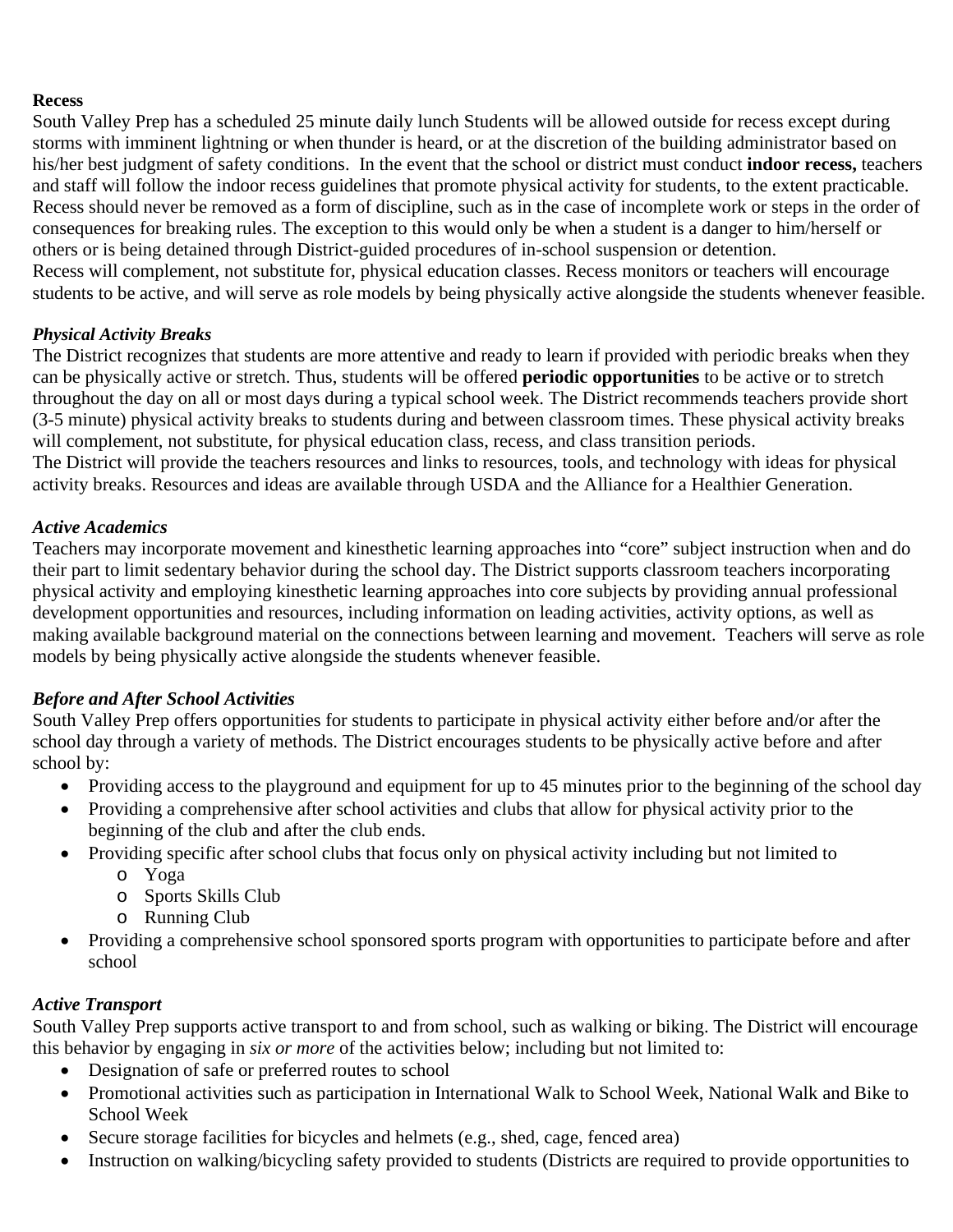educate students and their families on bicycle safety best practices.)

- Promotion of safe routes program to students, staff, and parents via newsletters, websites, local newspaper
- "Walking school buses" are used

## **PHYSICAL EDUCATION**

### **Definition**

Physical education (PE) is an academic subject and serves as the foundation of a CSPAP. As such, PE demands the same education rigor as other core subjects. Physical education provides students with a planned, sequential K-12 standards-based program of curricula and instruction, designed to develop motor skills, knowledge and behaviors for active living, physical fitness, sportsmanship, self-efficacy and emotional intelligence.

Physical education is the instructional program that provides cognitive content and learning experiences in a variety of activity areas. It also provides the opportunity for all students to learn and develop the skills, knowledge and attitudes necessary to choose a lifetime of healthy physical activity. It meets the Content Standards with Benchmarks and Performance Standards as set forth in Section 6.29.6 NMAC. New Mexico Physical Education Content Standards with Benchmarks and Performance Standards are mandated for students in grades K-12. All instruction must be aligned with 6.29.1 NMAC Primary and Secondary Education Standards for Excellence General Provision. Further reference is available in the NM Content Standards with Benchmarks and Performance Standards.

### **Goal:**

To provide all students with daily physical education taught by a certified physical educator who uses appropriate practices for the skills, knowledge, and attitudes needed to be physically fit and active for life. Activities are based on goals and objectives appropriate for all children and are planned according to a curriculum with an obvious scope and sequence that follow 6.29.9 NMAC Physical Education Standards for Excellence. Physical education is an instructional program taught by a certified physical educator. Physical education is one of many sources, and it will not be the only source of physical activity.

South Valley Preparatory School provides students with physical education, using an age-appropriate, sequential physical education curriculum, consistent with national and state standards for physical education. The physical education curriculum will promote the benefits of a physically active lifestyle and will help students develop skills to engage in lifelong healthy habits, as well as to incorporate essential health education concept.

- A. South Valley Prep shall offer a planned, sequential physical education curriculum serving  $6<sup>th</sup>$ ,  $7<sup>th</sup>$  and 8th graders aligned to the physical education content standards with benchmarks and performance standards as set forth in 6.30.2.20 NMAC. Activities shall be based on goals and objectives that are appropriate for all South Valley Prep student requirements.
- B. South Valley Prep requires Physical Education class 2 times a week for 70 minutes each for all grade level.
- C. South Valley Prep also transports each class once every 3 weeks off campus to the local community center for use of their gym for PE for 120 minutes or to the local community farm for land-based physical education.

## **HEALTHY AND SAFE ENVIRONMENT**

## **Definition**

A healthy and safe environment is defined as the surroundings, the **psychosocial** climate and the culture of the school. It supports a total learning experience that **promotes personal growth, healthy interpersonal relationships, wellness and freedom from discrimination and abuse.** 

Every school is required to provide a safe and orderly environment, as outlined in the 6.29.1 NMAC Standards for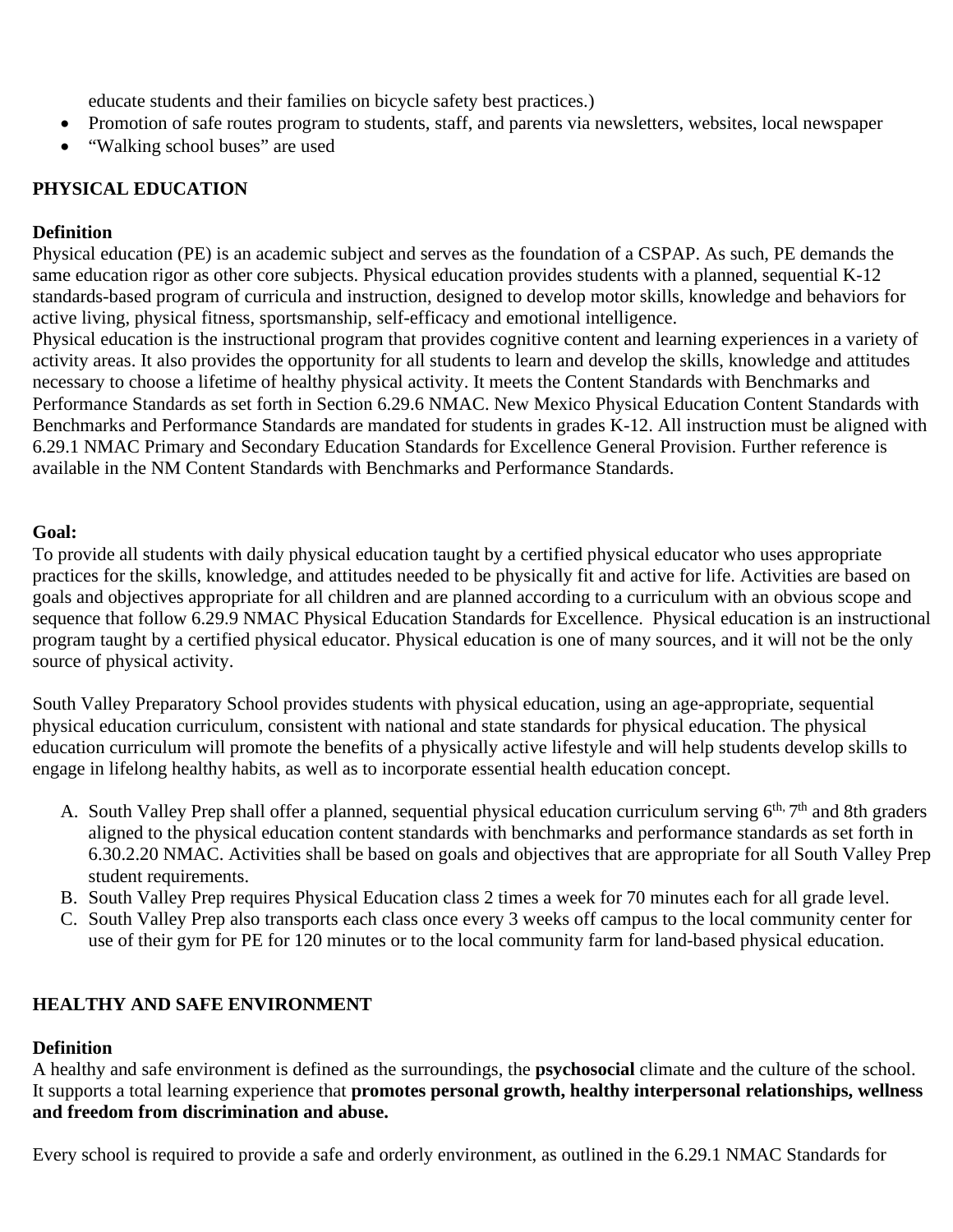Excellence General Provisions.

## **Goal**

The goal of a healthy and safe environment is to promote a climate and culture before, during and after school for students, teachers, staff, parents and community members that support academic achievement.

A healthy and safe school environment is vital to academic achievement and includes both the physical and aesthetic surroundings of the school and the creation of a climate and culture before, during, and after school that promotes personal growth, healthy interpersonal relationships, and respect for all members of the school community.

- South Valley Prep will develop and regularly review a Safe School Plan that meet state requirements. These plans must include prevention strategies, policies and procedures in line with federal and state law and board policy, and emergency response plans.
- South Valley Prep will comply with state law requiring that a minimum of 12 emergency drills will be conducted each year. These drills must include nine fire drills, two shelter-in-place drills, and one evacuation drill (which may be conducted as a tabletop exercise) at the intervals described in subsection M of 6.30.2.10 NMAC.
- South Valley Prep's mission is to provide a small and safe school environment that promotes camaraderie, cooperation and family-like relationships South Valley Prep provides a safe, clean, well maintained, orderly, and purposeful environment with an atmosphere that is conducive to teaching and learning;
- South Valley Prep performs 12 Emergency drills including a minimum of 9 fire drills, 2 shelter-in-place and one evacuation drills.
- South Valley Prep maintains and regularly reviews a Bullying Prevention Policy that meets the requirements 6.12.7 NMAC Bullying Prevention. South Valley Prep Bullying policy contains an absolute prohibition against bullying and is inclusive of cyber-bullying prevention per 6.12.7.8 (D) NMAC
- South Valley Preparatory School will annually research recovery strategies and add these to the safe school plans, per the Safe Schools Guidance Document instructions.
- SVP will provide appropriate, adequate, and best-practice training for students, teachers and staff that support personal safety and a violence/harassment-free environment.
- The SVP building and grounds, structures, buses and equipment are kept inviting, clean, safe and in good repair and will meet current safety standards or formally report deficiencies.
- South Valley Preparatory School will abide by the charter school policies which create an environment free of tobacco, alcohol and other drugs. Refer to 6.12.4 NMAC: Tobacco, Alcohol and Drug Free Schools, which
- South Valley Prep outlines instructions to local school boards on establishing and communicating such policies.
- SVP will comply with 6.11.2 NMAC: Rights and Responsibilities of Public Schools and Public School Students in providing gun-free schools and allowing students to attend a safe public school within his/her district in accordance with 6.19.3 NMAC: Unsafe School Choice Option
- SVP has developed procedures for the implementation of pest management with consideration for reducing the possible impact of pesticide use on human health and the environment, including people with special sensitivities to pesticides. Specific to use of pesticides 6.29.1.9 NMAC: Standards for Excellence General Provisions, Part O,

## **VIII. SOCIAL AND EMOTIONAL WELL-BEING**

## **Definition**

Social and Emotional well-being are services provided to maintain and/or improve students' mental, emotional, behavioral and social health. School behavioral and mental health programs should focus on breaking down health and social barriers to students' learning with emphasis on meeting each student's individual health needs. Behavioral health programs should support the student's process to become a fully functioning and happy member of society. Programs should encourage and support links among youth, families, schools, communities, and private and government agencies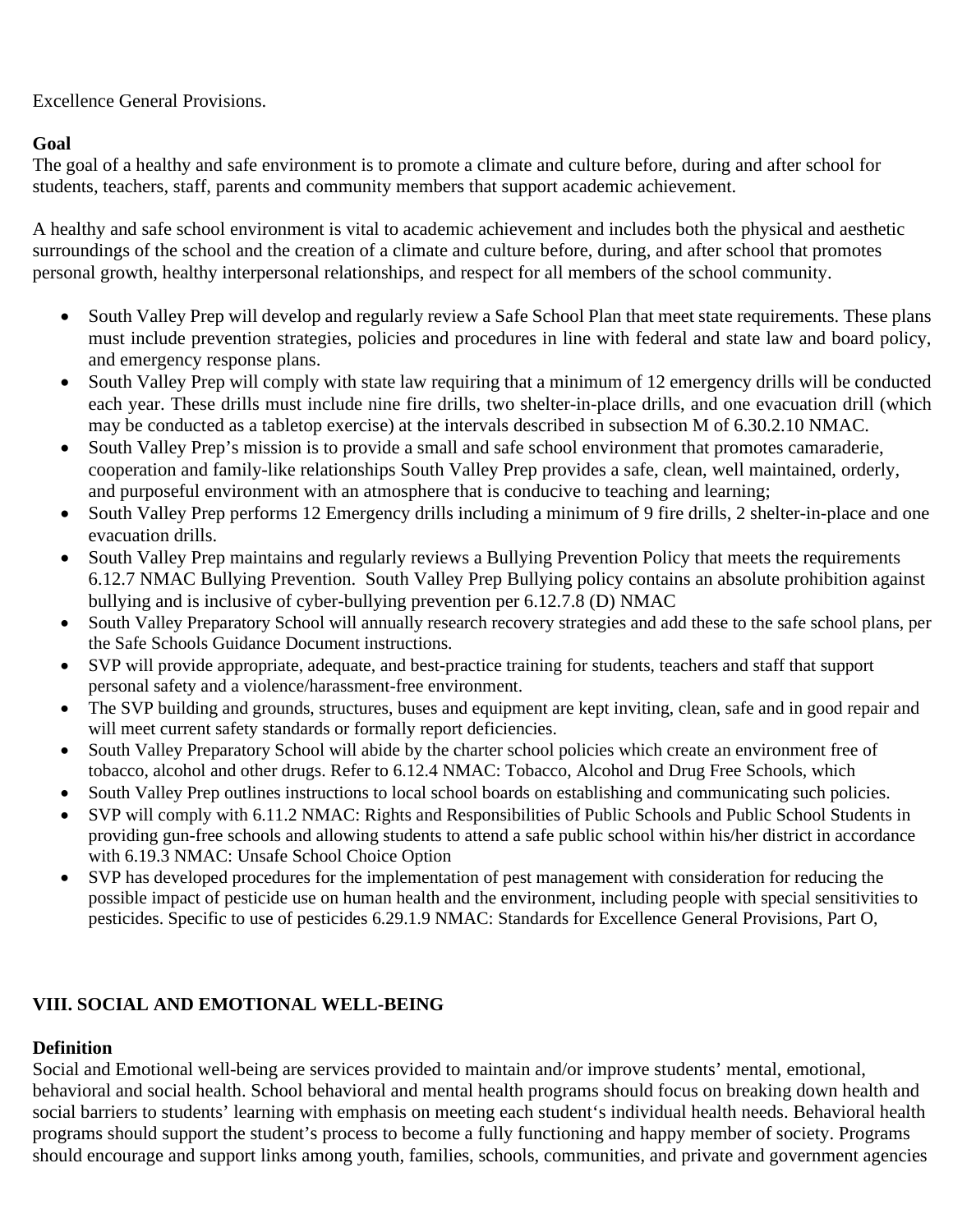to create and maintain an environment in which all students can learn and thrive.

## **Goal**

The goal of social and emotional well-being is to collaborate with students, parents, staff and community to influence student success by building awareness and promoting strategies to maintain and/or improve student mental health.

A safe and healthy school environment where all students are effective learners requires creating a respectful and nurturing climate where students' mental, emotional, behavioral, and social health needs are supported and, as necessary, improved.

- South Valley Prep shall develop and maintain plans addressing the behavioral health needs of all students in the educational process. Where possible, South Valley Prep will collaborate with community agencies to provide services and promote strategies that maintain and/or improve students' social and emotional well-being.
- South valley Prep
	- South Valley Preparatory School maintains community collaborative relationships with
		- a. La Plazita Inc
		- b. Los Jardines
		- c. Open Skies Counseling
		- d. YDI, Youth Development Incorporated
		- e. UNM Mental Health Center
- South Valley Preparatory School employs a full-time Social Worker
- SVP provides a positive, supportive environment in which students are able to request assistance when needed
- South Valley Prep has developed, implemented and will maintain an Advisory Program where students have the opportunity to discuss student issues that may include but not be limited to supportive or intervention services for academic, personal, social or emotional needs that can be addressed at the school level and by school personnel.
- South Valley Preparatory School has developed and implemented a clear and concise Bullying Policy that includes the absolute prohibition against bullying, a method to disseminate the policy to all, procedures to report bullying and consequences for bullying.
- Anti-bullying is included as part of South Valley Preparatory Schools health education curriculum per NMAC 6.29.1.19.
- All SVP staff are trained annually in recognizing the signs of child abuse and neglect
- All SVP staff are required to complete the state online training for child abuse and neglect recognition training upon hire and every 5 years after
- All SVP staff are trained annually in recognizing the signs of alcohol and drug use or abuse
- All staff are annually trained to recognize, respond and report a student that is showing signs of suicidal ideation.
- SVP Social Worker and the Health Mental Health Team has developed and implemented a Suicide Prevention protocol in the event when a student threatens suicide.
- SVP Social Worker along with the Health Mental Health team has created a referral protocol to identify students that may be in need of mental health services.
- SVP Social Worker participates in a Charter School Crisis Team Network that support schools with crisis incidents
- South Valley Prep strongly supports having school counselors in all schools to provide academic and behavioral counseling to students as needed and appropriate or as required by the needs of staff, parents, and students
- South Valley Prep will partner with social service agencies (examples: Southwest Family Guidance Center, La Buena Vida, YDI (Youth Development Inc.), New Day, Coalition of Domestic Violence, Big Brothers/Big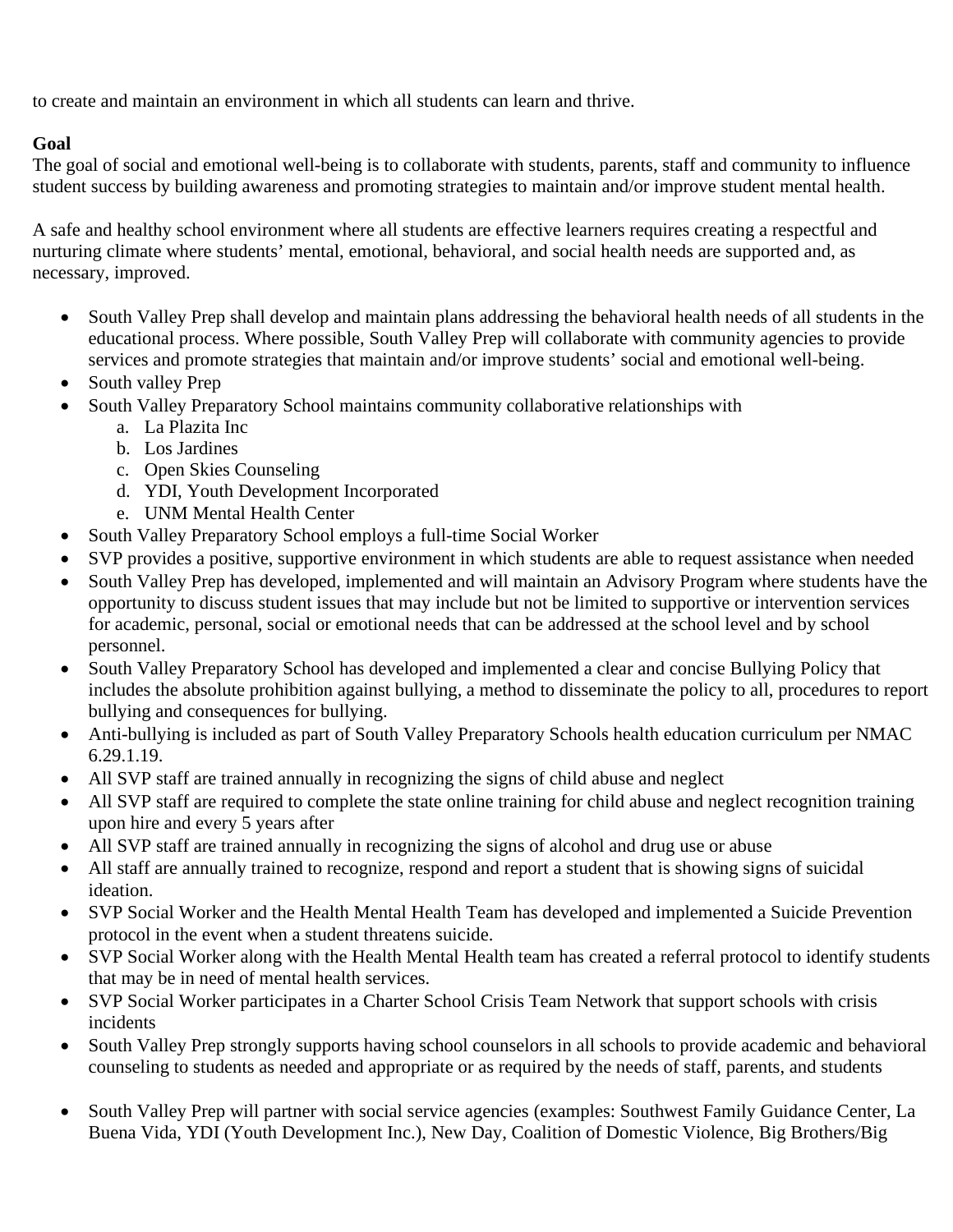Sisters) for services that can be better provided by such agencies. Counselors and school social workers or other designee will provide links to community resources for students and families as appropriate.

- The School will encourage all students to become involved in co-curricular and extracurricular activities. These may be school-sponsored activities such as student council, athletics, fine arts, and school clubs, or activities offered in the community (Boy Scouts/Girl Scouts, church groups, etc.). Students who feel connected to someone in the school or community are more likely to graduate and less likely to get in trouble.
- In keeping with the school's mission to graduate students who are responsible, ethical contributors to society, South Valley Prep will provide some character education for students in the form of Service Learning.
- School policies aimed at maintaining a safe and healthy school environment and prohibiting demeaning behaviors such as bullying shall be strictly enforced, and all staff members are strongly encouraged to involve students in conflict mediation, buddy programs, and other preventive strategies.
- The school will provide age-appropriate support for students (grief/divorce/relationships/ anger management programs, etc.), in keeping with the needs of its students and families.
- Parents shall be encouraged to become partners with students and schools in creating a nurturing school climate and encouraging positive behavior. The school may use attendance and behavior contracts, counseling, parenting classes, school assemblies, PTA/PTSO involvement, and other strategies appropriate to their school communities.
- The school will continue to work with families in a proactive way to enforce South Valley Prep's truancy policies.
- Counseling and behavioral health services shall be included in the school's crisis planning and intervention programs. Tools that support this effort include but are not limited to Functional Behavioral Assessment, Behavior Intervention Plans, and self-harm indicator checklists.
- South Valley Prep will utilize Student Assistance Teams (SAT) to provide intervention through a three-tier program that may include special education services or a 504 plan.

### **HEALTH SERVICES**

#### **Definition**

Health services are provided for students to apprise, protect and promote health. These services are designed to ensure access or referral to primary health care or behavioral health services, or both. The services also foster appropriate use of primary health care services and behavioral health services; prevent and control communicable disease and other health problems; provide emergency care for illness or injury; promote and provide optimum sanitary conditions for a safe school facility and school environment; and provide educational and counseling opportunities to improve individual, family and community health.

#### **Goal**

The goal of health services is to provide coordinated, accessible primary health and behavioral health services for students, families and staff.

South Valley Prep is committed to providing health services through its schools that are appropriate to the school setting and that meet the needs of students in the educational process.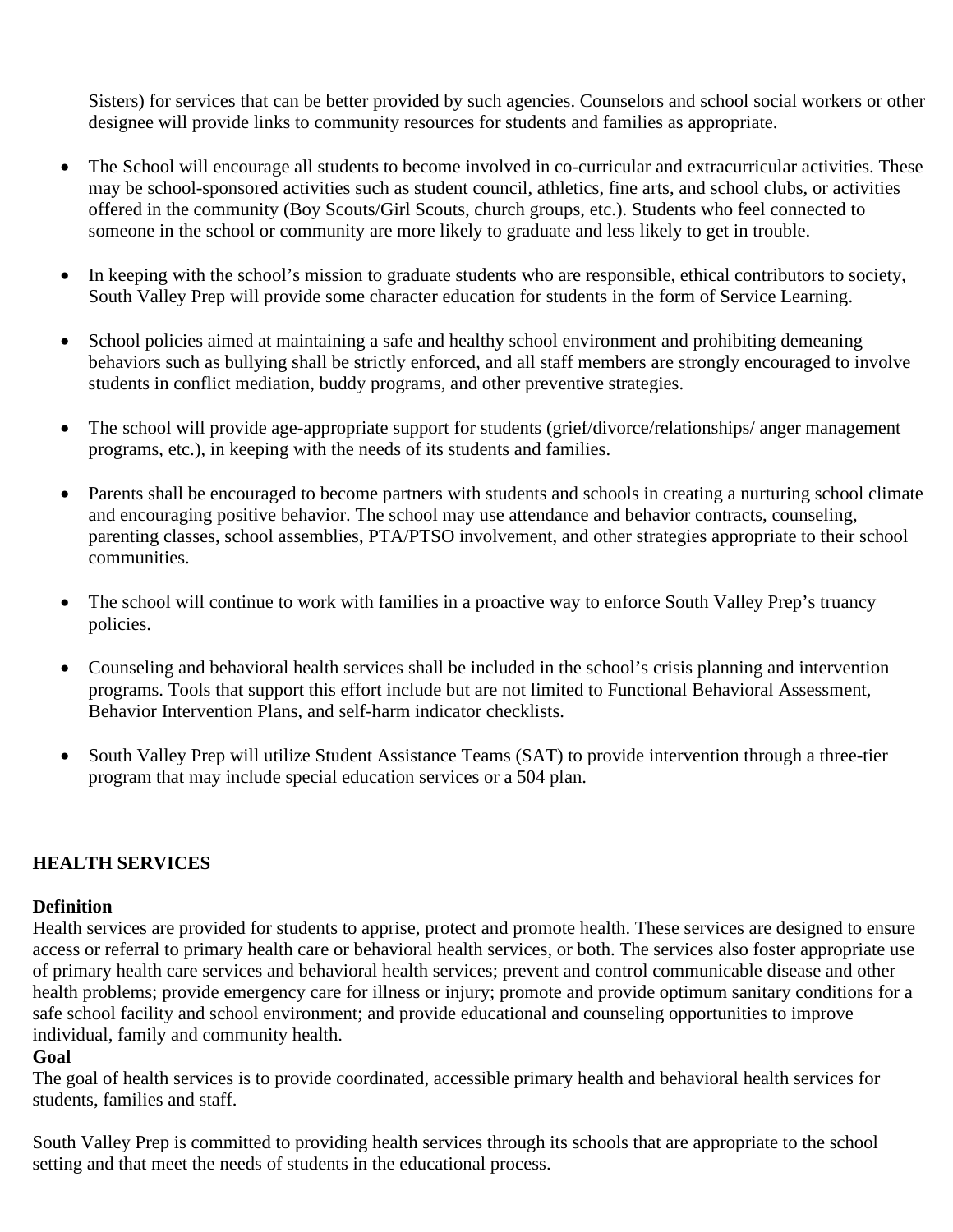- South Valley Prep maintains a plan in providing health services that meet the needs of all students in the educational process. Such services shall be defined, coordinated, and evaluated and agreed upon by all parties through the students IEP meetings
- South Valley Prep contracted Nurse along with the Nurse Assistance develops and implements Individualized Health Plans (IHP) in collaboration with student, family, educators and health care providers. The IHP is reviewed annually.
- South Valley Prep has contracted with Cooperative Educational Services (CES) to provide ancillary services that include but may not be limited to Speech and Language Pathology, Occupational Therapy, Physical Therapy, as well as Nurse Services for Student health screenings
- South Valley Preparatory School's Social Worker, Administration, Special Education Department and the Health and Wellness Team provide families with referrals and connections to community health resources that include but are not limited to preventive services, behavioral health services, screenings and referrals, evaluations and assessments, first aid and emergency care, follow-up care , school safety, health education and ancillary services.
- South Valley Prep will use all community resources available to access health services for our students and their families when available and when appropriate. Community health service providers include the following facilities:
	- o UNM Community Health Clinic
	- o First Choice Health Clinic
- School personnel will meet all federal and state reporting, record-keeping and confidentiality requirements.
- South Valley Preparatory School has two parent volunteers, Registered Nurses, who have worked at the school reviewing school health information as well as student immunization records. Notices regarding missing immunization records, missing required immunizations and missing health information.
- South Valley Preparatory has developed and will continue to develop a process and system for treating minor injuries at the school site.
- All staff are CPR certified every 2 years
- South Valley Preparatory School acknowledges that all students enrolled in the public, nonpublic, or home schools in the state must present satisfactory evidence of commencement or completion of immunization in accordance with the immunization schedule and rules and regulations of the Public Health Division (PHD)/Department of Health (DOH), with an allowance for exemption by the PHD/DOH if certain conditions are met. Statute 6.12.2.8 NMAC makes it unlawful for any student to enroll in school unless the student is properly immunized or in the process of being properly immunized and can provide satisfactory evidence of such immunization, unless the child is properly exempted: 7.5.3 NMAC: Vaccinations and Immunizations Exemptions.
- South Valley Preparatory School acknowledges and adheres the to the exception provided to a student experiencing homelessness. Pursuant to the McKinney-Vento Homeless Assistant Act [42 USC§  $11432(g)(3)(C)$ ], children experiencing homelessness must be able to enroll in school immediately, even if they are unable to produce records normally required for enrollment, such as previous academic records, medical records, proof of residency, or other documentation. If the child needs to obtain immunizations, or medical or immunization records, the enrolling school must immediately refer the parent or guardian of the child or youth to the designated local educational agency (LEA) homeless education liaison, who must assist in obtaining necessary immunizations, or immunization or medical records.
- SVP students are authorized to carry and self administer health care practitioner prescribed asthma treatment medications and anaphylaxis emergency treatment medication as well as the right to self-manage their diabetes care in school
- SVP has developed mechanisms that support safe diabetes self-management in the school environment per 6.12.2.9 NMAC Students Rights to Self-Administer Certain Medications and 6.12.8 NMAC Diabetes Serl-Management by Students in the school setting.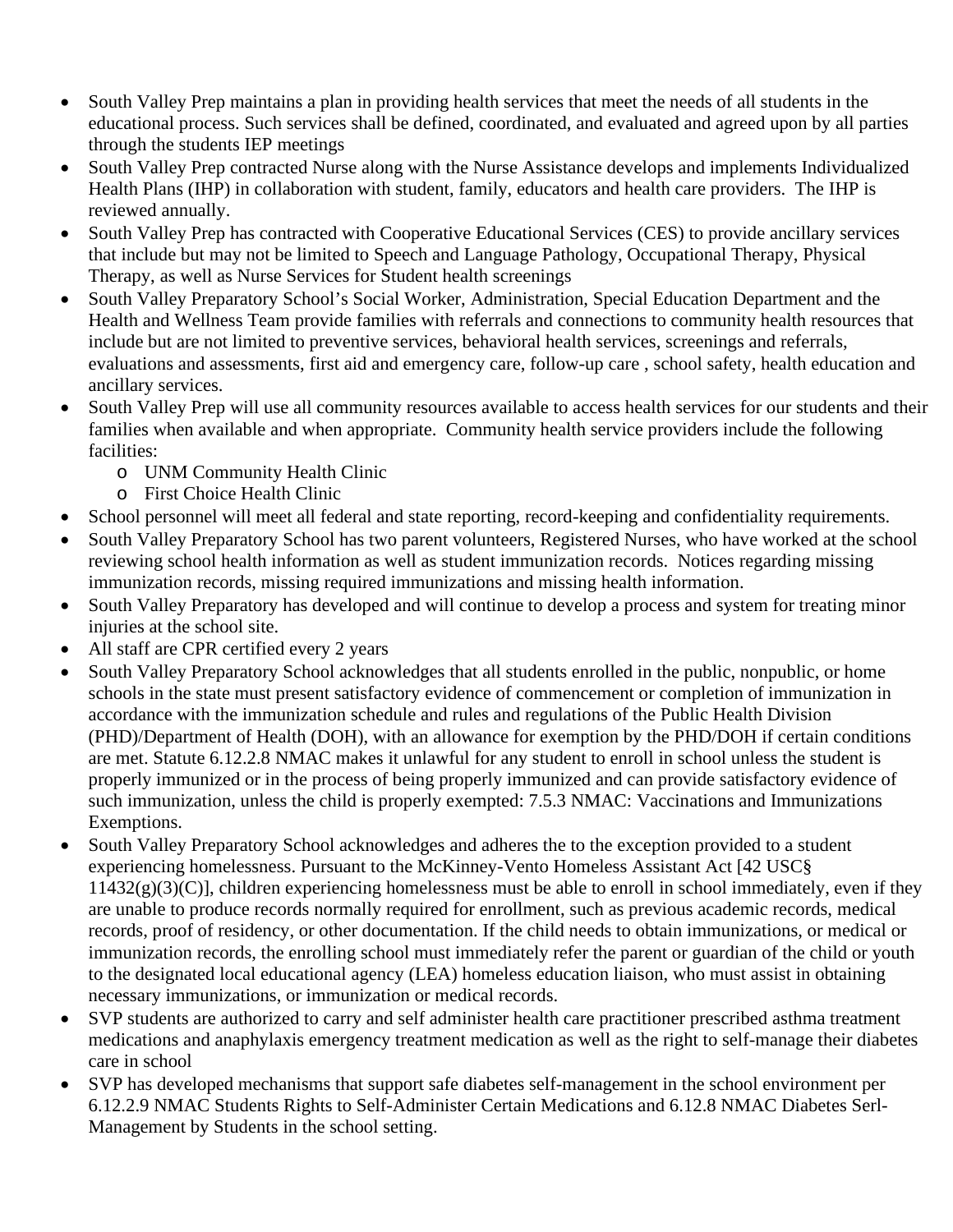- Health services provided by South Valley Prep may include but are not limited to preventive services, behavioral health services, screenings and referrals; evaluations and assessments; first aid and emergency care; follow-up care; school safety; health education and ancillary services (e.g., speech therapy or physical therapy and or occupational therapy)
- South Valley Preparatory School will, at a minimum, have a part-time health assistant and contract with a Nursing Service
- South Valley Prep will work with the Department of Health to make immunizations available to all students.
- South Valley Prep will work with the Department of Health and other appropriate agencies to enroll eligible students for Medicaid services.
- South Valley Prep shall communicate prevention strategies and other health-related information to staff, students, and community using the school website, student, staff, and parent newsletters, or other venues as appropriate
- South Valley Prep will provide professional development opportunities for health services staff such as workshops, conventions and collaboration for the purpose of receiving the latest information, innovations and ideas in their field and implementing them in their areas of expertise.
- South Valley Preparatory School has developed policy statements and management / action plan for health conditions that include but may not be limited to:
	- o Asthma
	- o HIV/AIDS
	- o Diabeties
	- o Severe Allergic Reactions

## **STAFF WELLNESS**

## **Definition**

Staff wellness is defined as opportunities for school staff to improve their health status through activities such as health assessments, health education, wellness education, nutrition education, fitness education and health-related fitness activities. These offerings encourage school staff to pursue a healthy lifestyle that improves health status and morale and provides a greater personal commitment to the school's overall coordinated school health approach. A staff wellness program allows the staff to learn and practice skills that help them to make personal decisions about healthy daily habits.

### **Goal**

The goal of staff wellness is to promote activities for staff designed to promote the physical, emotional and mental health of school employees along with disease and disability prevention activities.

South Valley Prep Staff wellness activities are designed to promote the physical, emotional and mental health of school employees as well as to prevent disease and disability. A staff wellness program allows the staff to learn and practice skills to make personal decisions about health-enhancing daily habits.

South Valley Prep staff wellness plan addresses the wellness needs of all employees to minimally ensure an equitable work environment and meets the Americans with Disabilities Act, Title III.

- South Valley Prep shall provide an equitable work environment and the school shall be in compliance with the provisions of the Americans with Disabilities Act, Part III.
- South Valley Prep shall support staff in need of counseling services (mental health, substance abuse, etc.)
- School nurses will assist staff with locating prevention and health screening and will be available to help staff members in emergencies.
- The school will support staff members that are interested in smoking cessation classes and other appropriate activities to make staff members aware of the hazards of tobacco use and to help them to quit.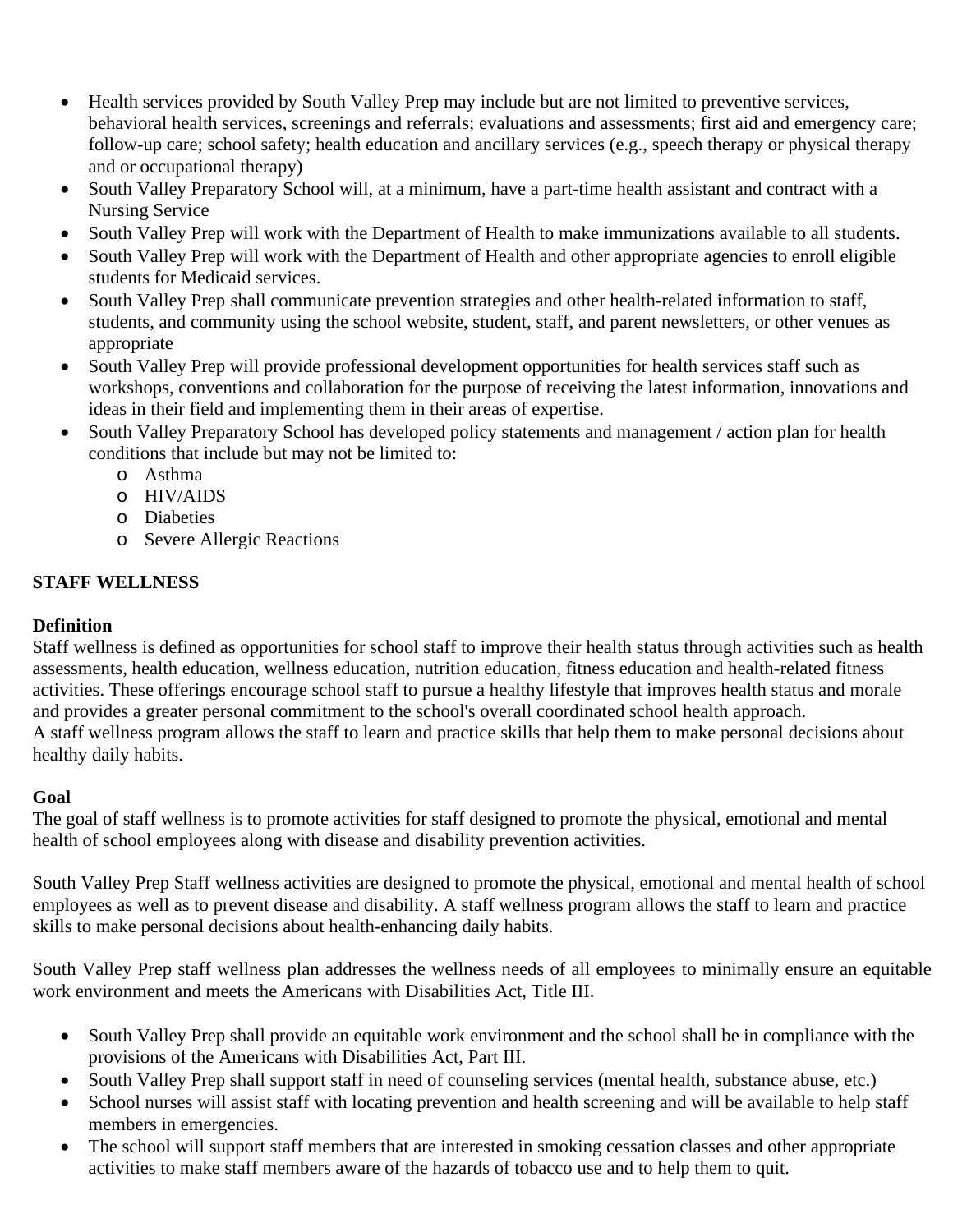- South Valley Prep will, as opportunities allow, partner with private health-related businesses (Riverpoint/Defined Fitness/Curves) to provide incentives for staff to use their services/facilities at reduced cost.
- South Valley Prep will provide opportunities for staff to participate in health promotion programs focusing on exercise, stress management, and nutrition, as appropriate to the work schedules (examples: Shining Stars Step Program, District office flex schedule to encourage walking or use of Cyber fitness facility, participation in cancer walks, Run for the Zoo, etc.).
- The School is encouraged to involve PTA's/PTSO's in signups and participation in fun runs, walks, and other staff wellness activities.
- The School is encouraged to include wellness topics as part of staff in-service days.
- Employees will be provided with opportunities to learn and participate in strategies supporting a healthy lifestyle.
- South Valley Preparatory School implements policies and annual training to ensure the rights of privacy of all school employees infected with HIV are protected
- SVP supports all staff in actively promoting and modeling healthy eating at the school by asking staff to engage in healthy eating habits on campus and to refrain from eating or drinking things we ask our students not to eat or drink during the school day
- When feasible, South Valley Preparatory School will offer annual professional learning opportunities and resources for staff to increase knowledge and skills about promoting healthy behaviors in the classroom and school (e.g., increasing the use of kinesthetic teaching approaches or incorporating nutrition lessons into math class).

## **EVALUATION**

South Valley Preparatory School health and wellness plans for family/school/community involvement, physical activity, nutrition, health education, physical education, healthy and safe environment, health services, social and emotional well-being, and staff wellness will include measurable targets and benchmarks for evaluating the implementation of the policy.

- A. As per the provisions of rule 6.12.6.6. NMAC, one or more persons shall be delegated operational responsibility for ensuring that South Valley Prep is in compliance with this policy.
- B. The SHAC will provide an annual progress report to the Governance Council.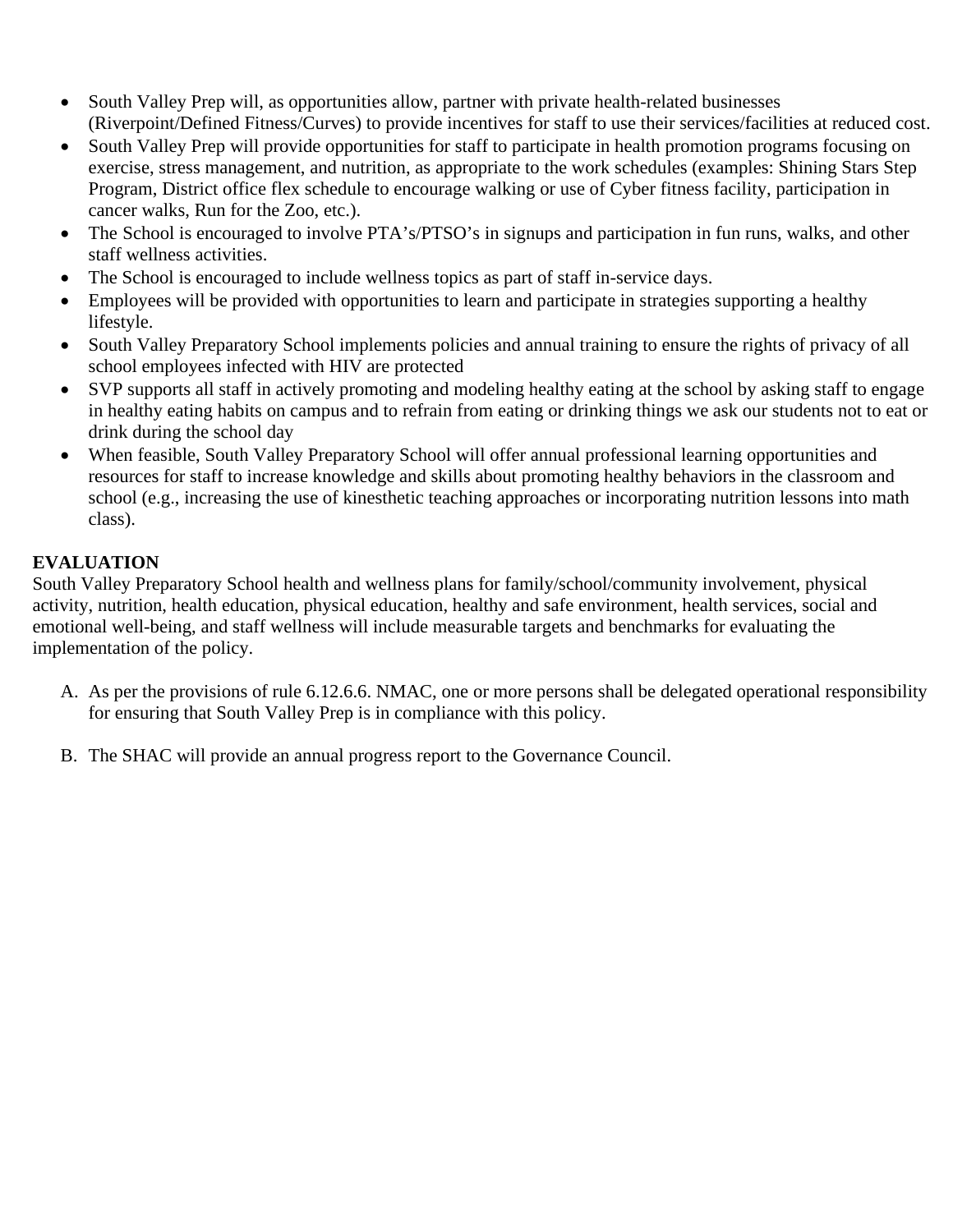# **Appendix A**

The name(s), title(s)/role(s), and contact information (email address is sufficient) of this/these individual(s) is listed in Appendix A. Each school will designate a school wellness policy lead, who will ensure compliance with the policy (refer to Appendix A).

| <b>Name</b>                | <b>Title</b>            | Role                   | email                                  |
|----------------------------|-------------------------|------------------------|----------------------------------------|
| <b>Charlotte Alderete-</b> | <b>Executive</b>        | <b>SHAC Member</b>     | Charlotte.trujillo@southvalleyprep.org |
| Trujillo                   | <b>Director</b>         |                        |                                        |
| <b>Nora Montano</b>        | <b>Nurse Assistant</b>  | <b>Wellness Policy</b> | Nora.montano@southvalleyprep.org       |
|                            |                         | <b>Lead 2018.2019</b>  |                                        |
| <b>Dana Flores</b>         | <b>Social Worker</b>    | <b>SHAC Member</b>     | dana.flores@southvalleyprep.org        |
| <b>Jamie Munsey</b>        | <b>Dean of Students</b> | <b>SHAC Member</b>     | Jamie.munsey@southvalleyprep.org       |
| <b>Jerri Chavez Romero</b> | <b>Special Ed</b>       | <b>SHAC Member</b>     | Jerri.cromero@southvalleyprep.org      |
|                            | <b>Teacher</b>          |                        |                                        |
| <b>Julie Wasson</b>        | <b>Grandparent</b>      | <b>SHAC Member</b>     |                                        |
| <b>Jamie Vachio</b>        | <b>Food Service</b>     | <b>SHAC Member</b>     | jamie@namacatering.com                 |
|                            | Provider                |                        |                                        |
| <b>Stephanie Gonzalez</b>  | FoodCorp                | <b>SHAC Member</b>     | stephanieg142@gmail.com                |
|                            | <b>Volunteer</b>        |                        |                                        |
| Micaela Trujillo           | Governing               | <b>SHAC Member</b>     | Etta_15@gmail.com                      |
|                            | <b>Council Member,</b>  |                        |                                        |
|                            | Counselor               |                        |                                        |
| <b>Gino Blea</b>           | P.E. / Health           | <b>SHAC Member,</b>    | Gino.blea@southvalleyprep.org          |
|                            | <b>Teacher</b>          | <b>Safety</b>          |                                        |
|                            |                         | Coordinator            |                                        |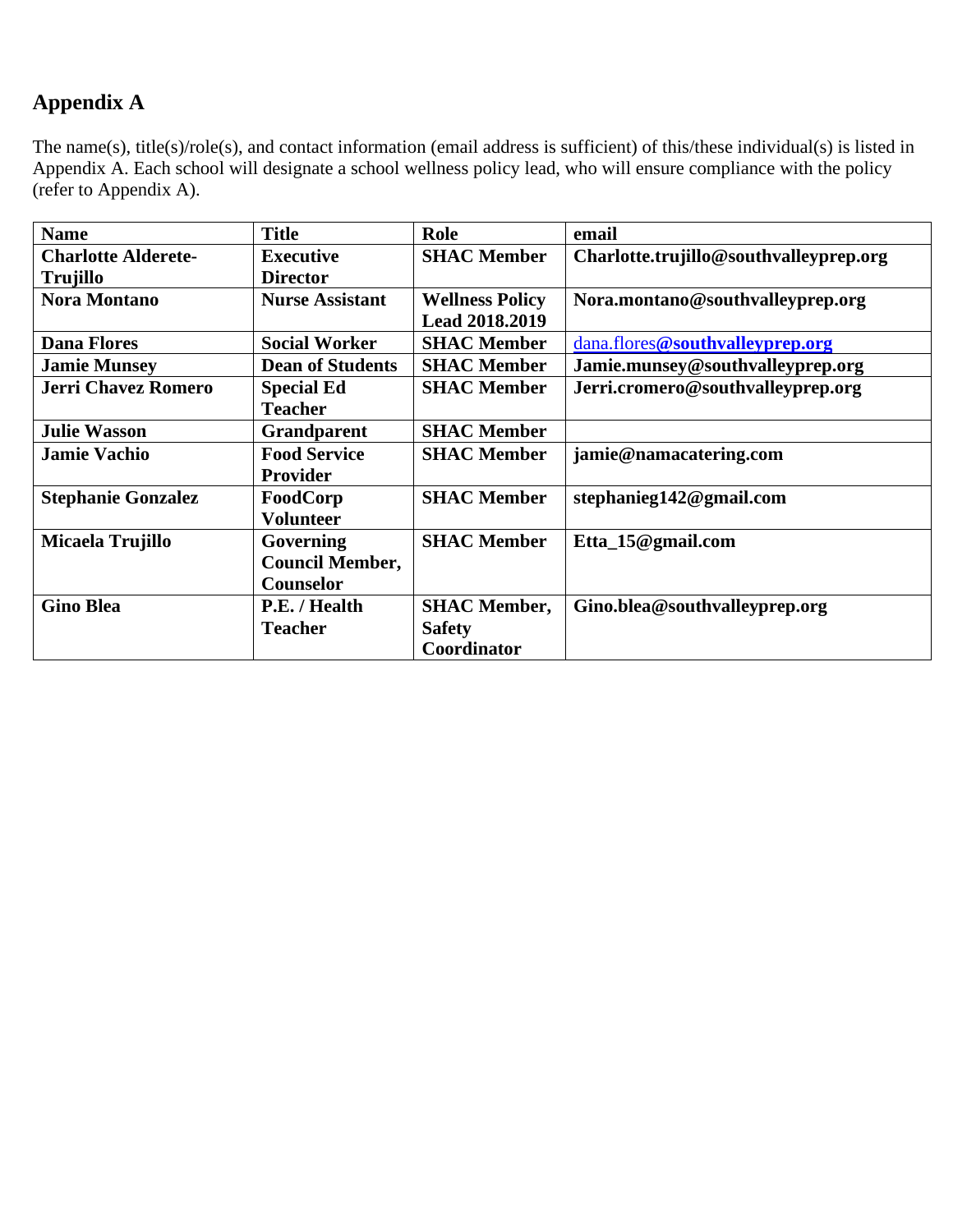## **Appendix B South Valley Preparatory School HEALTH AND WELLNESS POLICY EVALUATION PLAN**

**As per the school's wellness policy rule 6.12.6.6 NMAC the school t must develop and submit a plan for measuring implementation and evaluation of the wellness policy, including the designation of one or more persons within the school, charged with operational responsibility for ensuring that the school fulfills the wellness policy.** 

## **Process Evaluation:** Measuring implementation of Wellness Policy

| <b>Component/Activity</b>                                                                  | In<br><b>Planning</b> | In<br><b>Process</b> | In<br><b>Place</b> |
|--------------------------------------------------------------------------------------------|-----------------------|----------------------|--------------------|
| School's Governing Council established a School Health Advisory Council (SHAC)             |                       |                      |                    |
| School Health Advisory Council contain all required members: parent(s), school food        |                       |                      |                    |
| authority personnel, school council member, school administrator, school staff,            |                       |                      |                    |
| student(s); and community member(s).                                                       |                       |                      |                    |
| The School Health Advisory Council reports to the school's Governing Council               |                       |                      |                    |
| recommendations for development / revisions, implementation, and evaluation of the         |                       |                      |                    |
| wellness policy at least annually.                                                         |                       |                      |                    |
| The School Health Advisory Council has met at least twice this year for the purpose of     |                       |                      |                    |
| development or revisions, implementation, and evaluation of the wellness policy at         |                       |                      |                    |
| least annually.                                                                            |                       |                      |                    |
| The School Health Advisory council designated one or more persons within the school        |                       |                      |                    |
| charged with operational responsibility for ensuring that the school fulfills its wellness |                       |                      |                    |
| policy.                                                                                    |                       |                      |                    |
| The Governing Council has adopted physical activity guidelines for before, during          |                       |                      |                    |
| and/or after school.                                                                       |                       |                      |                    |
| Nutrition guidelines for a la carte offerings minimally meet guidelines set forth in       |                       |                      |                    |
| subsection B of 6.12.5.8 NMAC.                                                             |                       |                      |                    |
| Nutrition guidelines for school sponsored fund raisers during normal school hours          |                       |                      |                    |
| offerings minimally meet guidelines set forth in subsection B of 6.12.5.8 NMAC.            |                       |                      |                    |
| Nutrition guidelines for school sponsored fund raisers before and after school hours       |                       |                      |                    |
| ensuring that at least fifty percent of the offerings shall be healthy choices in          |                       |                      |                    |
| accordance with the requirements set forth in paragraph $(2)$ of subsection C of 6.12.5.8  |                       |                      |                    |
| <b>NMAC</b>                                                                                |                       |                      |                    |
| Guidelines for planned sequential, 6-8 health education curriculum that addresses the      |                       |                      |                    |
| physical, mental, emotional and social dimensions of health and is aligned to the health   |                       |                      |                    |
| education content standards with benchmarks and performance standards as set forth in      |                       |                      |                    |
| 6.30.2.19 NMAC.                                                                            |                       |                      |                    |
| Guidelines for planned, sequential 6-8 physical education curriculum that provides the     |                       |                      |                    |
| optimal opportunity for all students to learn and develop skills, knowledge and            |                       |                      |                    |
| attitudes necessary to personally decide to participate in lifetime healthful physical     |                       |                      |                    |
| activity and is aligned to the physical education content standards with benchmarks        |                       |                      |                    |
| and performance standards as set forth in 6.30.2.20 NMAC.                                  |                       |                      |                    |
| A plan addressing the behavioral health needs of all students in the educational process   |                       |                      |                    |
| by focusing on students' social and emotional well-being.                                  |                       |                      |                    |
| A school safety plan at each school building focused on supporting health and safe         |                       |                      |                    |
| environments and including but not necessarily limited to prevention, policies and         |                       |                      |                    |
| procedures and emergency response.                                                         |                       |                      |                    |
| A plan addressing the health services needs of students in the educational process.        |                       |                      |                    |
| A plan addressing the staff wellness needs of all that minimally ensures an equitable      |                       |                      |                    |
| work environment and meets the American with Disabilities Act Part III                     |                       |                      |                    |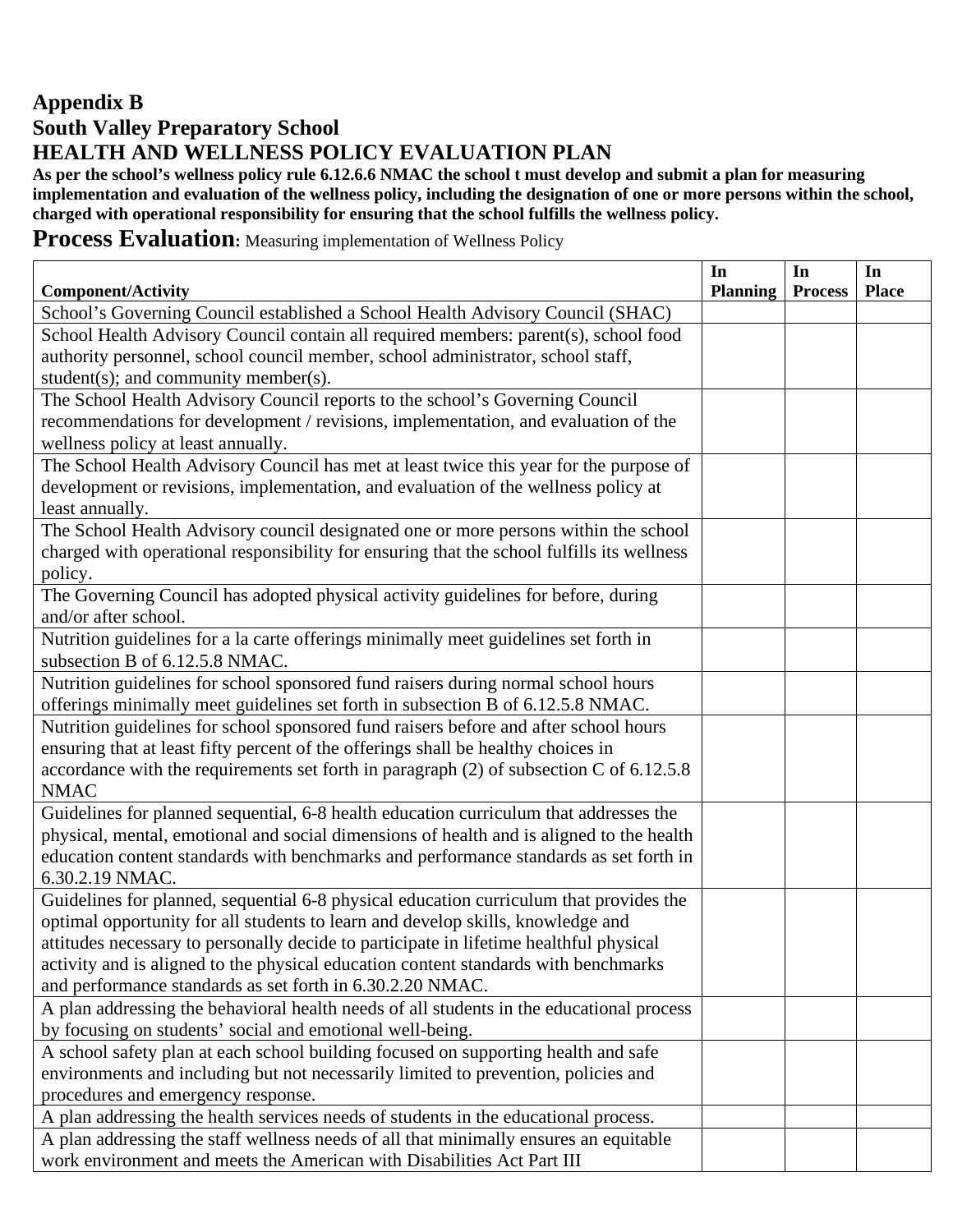Outcome Evaluation: Measuring impact of Wellness Policy

| <b>Component / Activity</b>     | <b>Outcome Measures</b>                                                                                                                                                                                                                                                                                             |
|---------------------------------|---------------------------------------------------------------------------------------------------------------------------------------------------------------------------------------------------------------------------------------------------------------------------------------------------------------------|
| School Health Advisory Council. | The local school board adopts ________% of the recommendation from the<br>School Health Advisory Council                                                                                                                                                                                                            |
| <b>Physical Activity</b>        | % of students participated in physical activity offering                                                                                                                                                                                                                                                            |
| Nutrition                       | 100% of the offerings in 1 la carte meet the guidelines set forth in subsection B of<br>6.12.5.8 NMAC.                                                                                                                                                                                                              |
|                                 | 100% of the clubs/sports/et. are following the guidelines for school sponsored fund<br>raisers during normal school hours minimally meeting guidelines set forth in paragraph<br>(1) of subsection C of 6.12.5.8 NMAC.                                                                                              |
|                                 | 100% of the clubs/sports/etc. are following the guidelines for school sponsored fund<br>raisers before and after school hours ensuring that at least fifty percent of the offerings<br>shall be healthy choices in accordance with the requirements set forth in paragraph (2)<br>of subsection C of 6.12.5.8 NMAC. |
| <b>Health Education</b>         | % of students meet the health education content standards with benchmarks and<br>performance standards as set forth in 6.30.2.19 NMAC.                                                                                                                                                                              |
| <b>Physical Education</b>       | _% of students meet the physical education content standards with benchmarks and<br>performance standards as set forth in 6.30.2.20 NMAC.                                                                                                                                                                           |
| <b>Behavioral Health</b>        | % reduction in discipline referrals due to behavioral health problems.                                                                                                                                                                                                                                              |
| <b>School Safety</b>            | 100% of teachers and other school staff are aware of and know how to implement the<br>school level safety plans.                                                                                                                                                                                                    |
| <b>Health Services</b>          | % reduction in student absenteeism.<br>% of students who have been screened for vision/hearing                                                                                                                                                                                                                      |
| <b>Staff Wellness</b>           | % reduction in staff absenteeism.                                                                                                                                                                                                                                                                                   |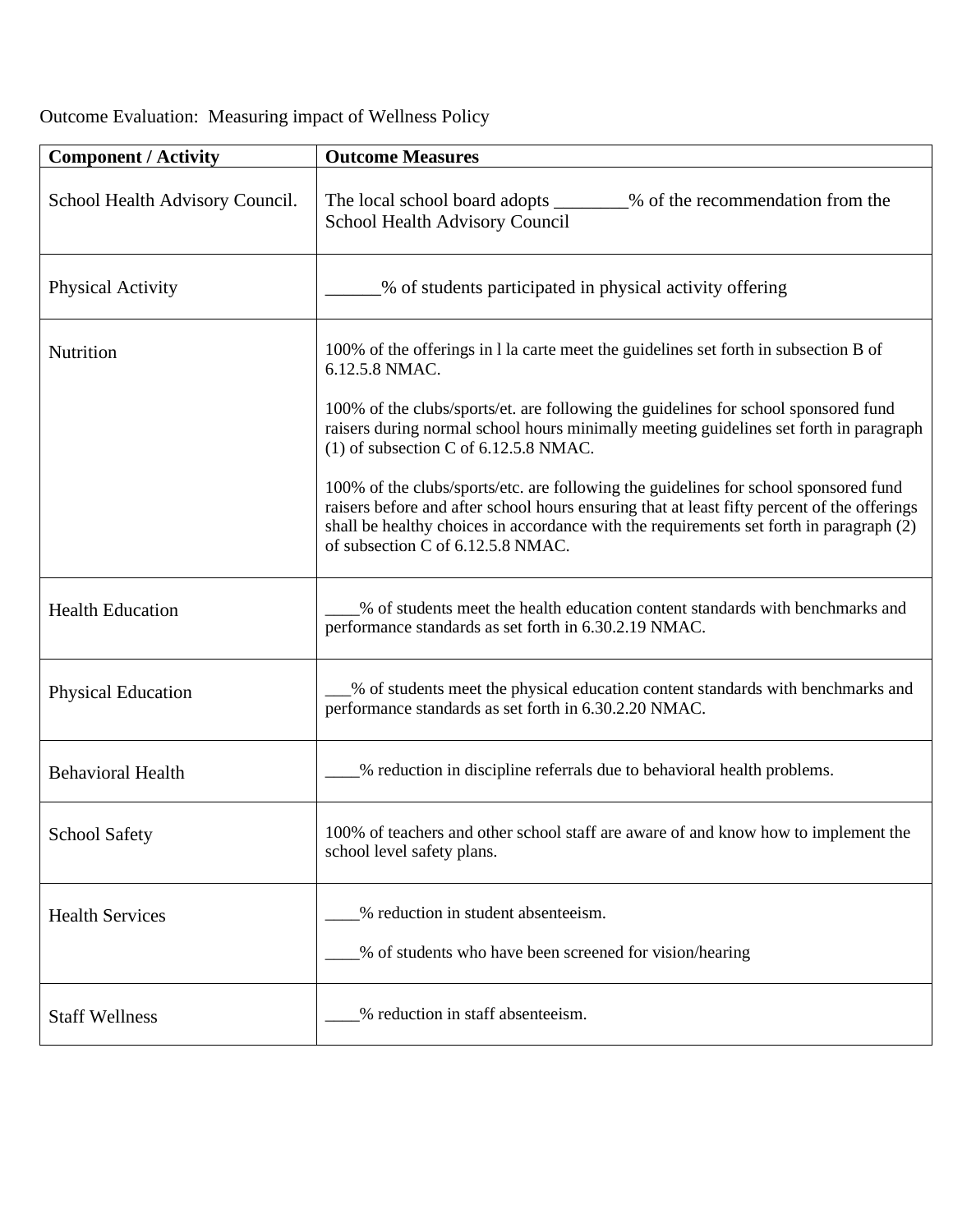## **I. DEFINITIONS**

- A. **"A la carte"** in the context of this policy and the state nutrition regulations means a beverage or food product sold in schools to students during the lunch period that is not part of the United States Department of Agriculture school meal program.
- B. **"Competitive Food"** means a food or beverage sold at school other than one served as part of the United States Department of Agriculture school meal program. The term includes any item sold in vending machines, a la carte or through other school fundraising efforts.
- C. **"Coordinated School Health Approach"** means the framework for linking health and education. The focus is healthy and successful students. There are eight interactive components of coordinated school health: health education; physical education and activity; nutrition; social and emotional well-being; healthy and safe environment; health services; staff wellness; and family, school and community involvement.
- D. "**Family, School and Community Involvement"** means an integrated family, school and community approach for enhancing the health and well-being of students accomplished through the establishment of a school health advisory council (SHAC) with the responsibility for making recommendations to the school board in the development or revision, implementation, and evaluation of the wellness policy.

The family, school and community involvement component promotes long-term effective partnerships between families, schools, and communities in the planning and implementation of health promotion projects and events, both within the school and throughout the community. The partnership can encourage and sustain environmental changes that support healthy lifestyles for children and their families.

- E. **"Fund Raisers"** means beverage or food products sold to raise money that are not sold in vending machines or a la carte sales as defined in 1) A), or as part of the United States Department of Agriculture school meal program.
- F. **"Health Education"** means the instructional program that provides the opportunity to motivate and assist all students to maintain and improve their health, prevent disease, and reduce health-related risk behaviors. The health education program will allow students to develop and demonstrate increasingly sophisticated healthrelated knowledge, attitudes, skills, and practices and meet the content standards with benchmarks and performance standards as set forth in 6.30.2.19 NMAC.
- G. **"Health Services"** means services provided for students to appraise, protect, and promote health. These services are designed to ensure access or referral to primary health care or behavioral health services or both, foster appropriate use of primary health care services, behavioral health services, prevent and control communicable diseases and other health problems, identify program references for emergency care, illness, or injury, promote and provide optimum sanitary conditions for a safe school facility and school environment, and provide educational and counseling opportunities for promoting and maintaining individual, family, and community health.
- H. **"Healthy and Safe Environment"** means the physical and aesthetic surroundings and the psychosocial climate and culture of the school. It supports a total learning experience that promotes personal growth, healthy interpersonal relationships, wellness, and freedom from discrimination and abuse.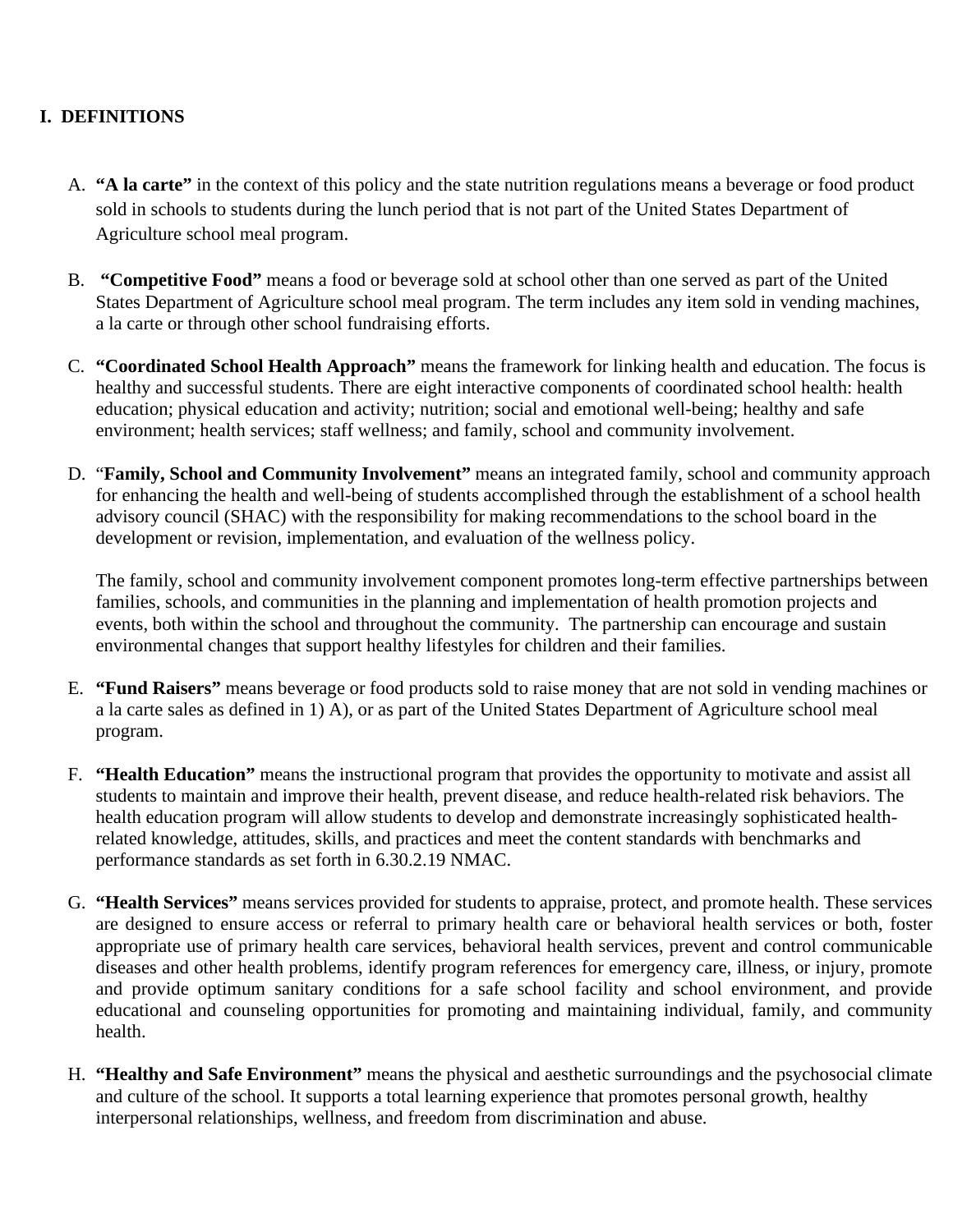- I. **"Nutrition"** means programs that provide access to a variety of nutritious and appealing snacks that accommodate the health and nutrition needs of all students.
- J. **"Physical Activity"** means body movement of any type, including recreational, fitness, and sport activities.
- K. **"Physical Education"** means the instructional program that provides cognitive content and learning experiences in a variety of activity areas. It provides the opportunity for all students to learn and develop the skills, knowledge and attitudes necessary to personally decide to participate in a lifetime of healthful physical activity. It meets the content standards with benchmarks and performance standards as set forth in Section 6.30.2.20 NMAC. 6.12.6 NMAC.
- L. **"Social and Emotional Well Being"** means services provided to maintain and/or improve students' mental, emotional, behavioral, and social health.
- M. **"Staff Wellness"** means opportunities for school staff to improve their health status through activities such as health assessments, health education and health-related fitness activities. These opportunities encourage school staff to pursue a healthy lifestyle that contributes to their improved health status, improved morale, and a greater personal commitment to the school's overall coordinated school health approach.
- N. **"Vended Beverages and Foods"** means a beverage or food product sold in vending machines to students in school.

## **III. PHYSICAL EDUCATION**

Physical education is an instructional program taught by a certified physical educator. Physical education is one of many sources, and it will not be the only source of physical activity.

- South Valley Prep shall offer a planned, sequential physical education curriculum serving  $6<sup>th</sup>$ ,  $7<sup>th</sup>$  and 8th graders aligned to the physical education content standards with benchmarks and performance standards as set forth in 6.30.2.20 NMAC. Activities shall be based on goals and objectives that are appropriate for all South Valley Prep student requirements.
- South Valley Prep requires Physical Education class three times a week for 45 minutes each for 6<sup>th</sup> grade and twice a week for 45 minutes for  $7<sup>th</sup>$  and  $8<sup>th</sup>$  grades.

### **IV. PHYSICAL ACTIVITY**

Physical activity covers a broad spectrum of opportunities for students to move and exercise their brains and bodies outside of the physical education curriculum. These may include but are not limited to integration of movement into core curriculum to provision of sports, fitness, recreational activities, technology based and teacher led, during, before and/or after school.

A. Students shall be provided with opportunities to engage in moderate to vigorous physical activity during, before and/or after school. The school shall create guidelines to provide such physical activity opportunities to students.